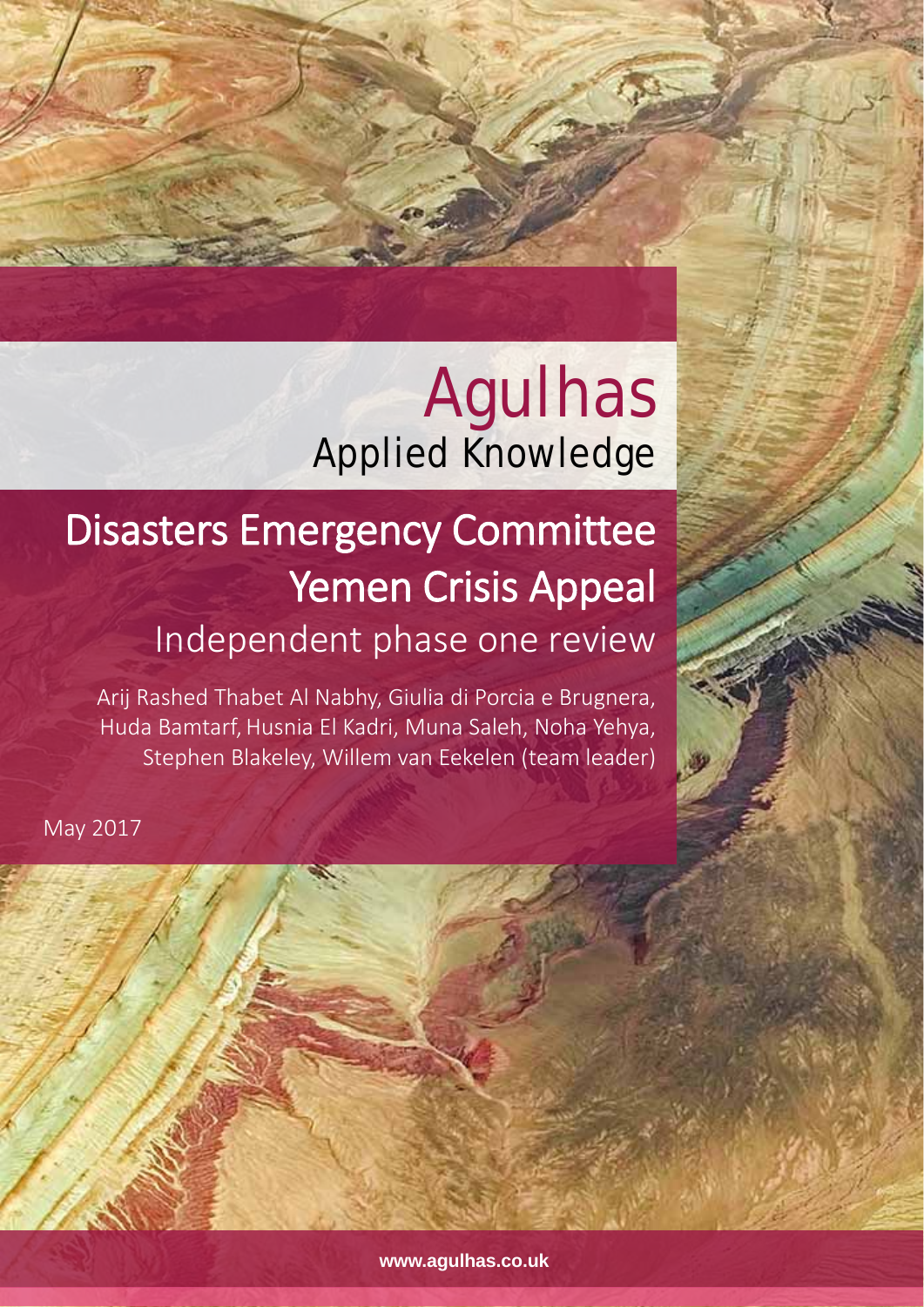





### **Acknowledgements**

We – the review team - would like to thank:

- The Yemeni women and men we interviewed during field visits, who helped us understand the context in which the DEC response is taking shape, and the ways in which the DEC-funded work relates to their resourcefulness, needs and challenges.
- The DEC members and their implementing partners, who clarified the nature of the DEC response, the choices made and the way in which the DEC-funded work is part of their larger efforts to respond to the current humanitarian crisis in Yemen.
- Monica Blagescu, Katy Bobin and Isabelle Risso-Gill from the DEC, and Mohammed Alshamaa from Save the Children, who facilitated this review. They provided us with information and contacts, served as sparring partners in the analytical stage of the review, and kindly arranged very helpful inception and debriefing meetings in London and Sana'a.

#### **Disclaimer**

The report was commissioned and funded by the DEC. Although the DEC receives a proportion of match funding from UKAid, no input or funding for this report has been received directly by Agulhas Applied Knowledge from UKAid.

This report is for learning purposes for the DEC and its members and should not be relied upon by third parties.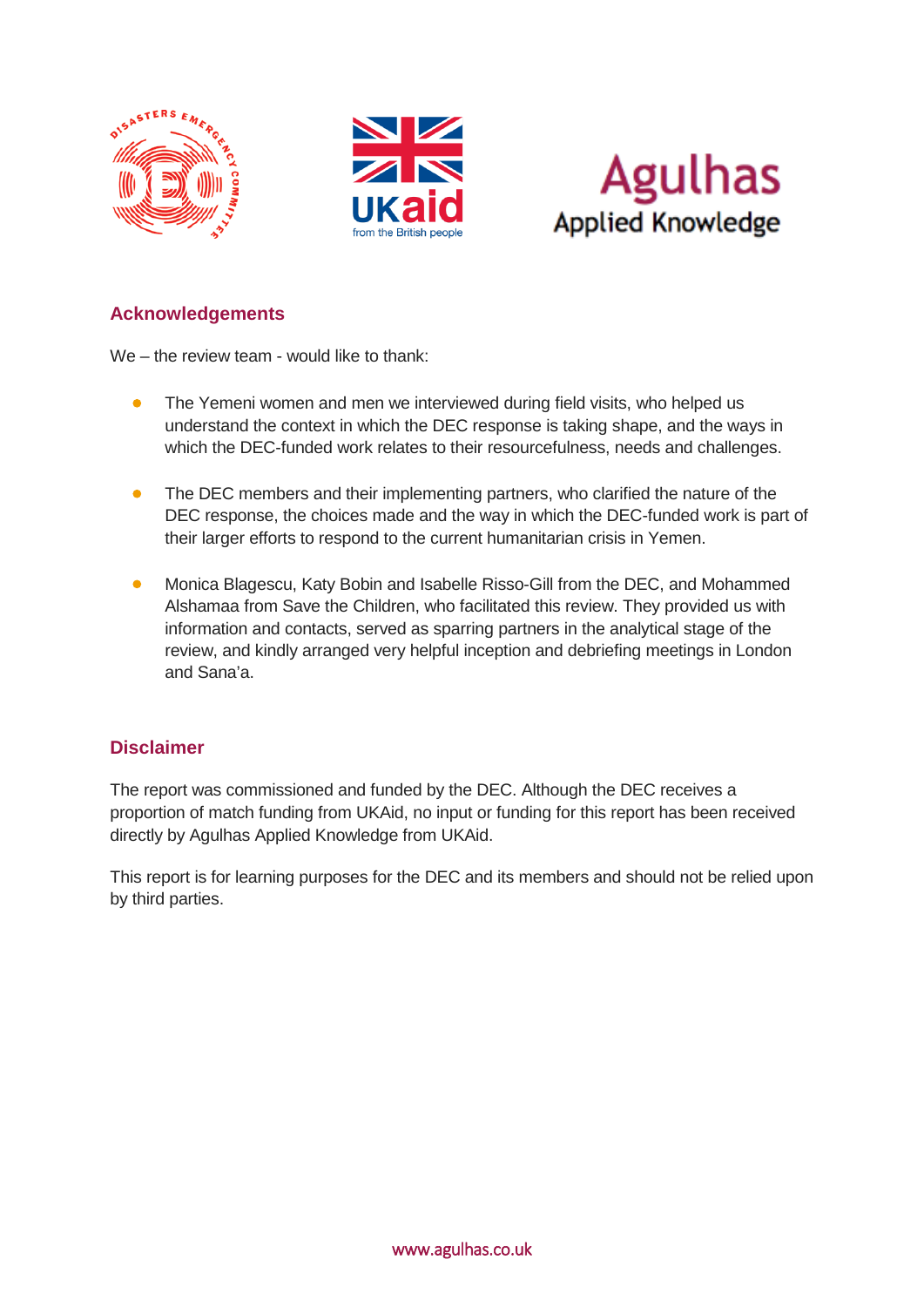# **Contents**

| 1.  |                                                              |  |  |  |  |
|-----|--------------------------------------------------------------|--|--|--|--|
| 1.1 |                                                              |  |  |  |  |
| 1.2 |                                                              |  |  |  |  |
| 2.  |                                                              |  |  |  |  |
| 2.1 |                                                              |  |  |  |  |
| 2.2 |                                                              |  |  |  |  |
| 2.3 |                                                              |  |  |  |  |
| 3.  |                                                              |  |  |  |  |
| 3.1 |                                                              |  |  |  |  |
| 3.2 |                                                              |  |  |  |  |
| 3.3 |                                                              |  |  |  |  |
| 3.4 |                                                              |  |  |  |  |
| 3.5 |                                                              |  |  |  |  |
| 4.  |                                                              |  |  |  |  |
| 4.1 |                                                              |  |  |  |  |
| 4.2 | Coordination and cooperation among implementing agencies  18 |  |  |  |  |
| 5.  |                                                              |  |  |  |  |
| 5.1 |                                                              |  |  |  |  |
| 5.2 |                                                              |  |  |  |  |
| 5.3 |                                                              |  |  |  |  |
| 6.  |                                                              |  |  |  |  |
| 7.  |                                                              |  |  |  |  |
| 8.  |                                                              |  |  |  |  |
|     |                                                              |  |  |  |  |
|     |                                                              |  |  |  |  |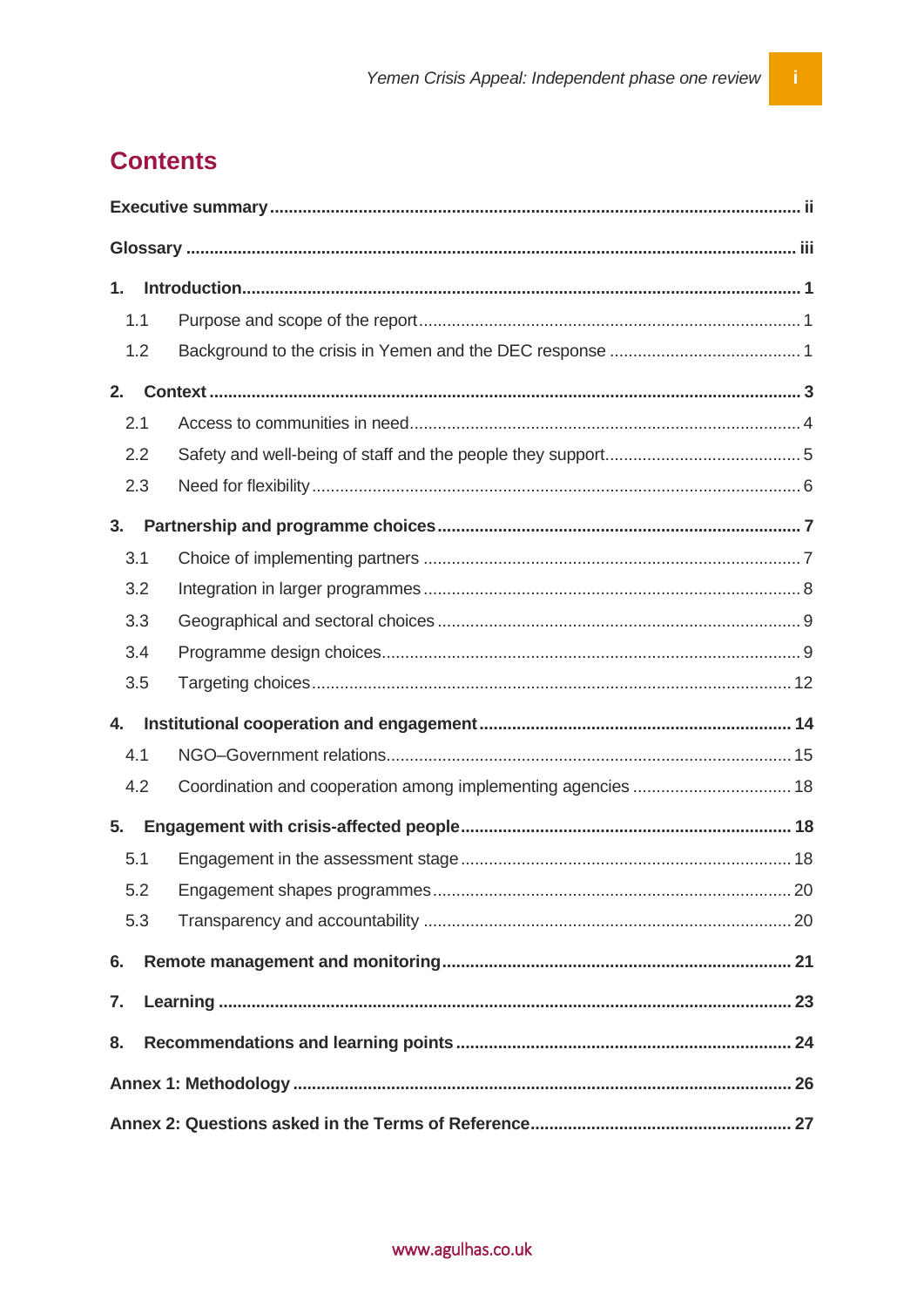# <span id="page-3-0"></span>**Executive summary**

Before the current crisis, Yemen was already among the world's poorest performers on most human development indicators. Conditions deteriorated further in the course of the ongoing civil war and foreign military interventions. By the end of 2016, nearly 70% of the population was in need of humanitarian support. The needs remain urgent and far outstrip the humanitarian community's ability to meet them.

In December 2016, the Disasters Emergency Committee (DEC) issued a 'Yemen Crisis Appeal' that has raised GBP 23 million to date. Of this, the DEC has already distributed GBP 10 million among its members. This report looks at the initial use of this funding. The DEC and its members intend to use the report's findings to inform the next phase of operations.

This report is based on a rapid, light touch review in which we – an Agulhas team – conducted two brief field visits in the south of Yemen, had conversations with staff in Yemen and the UK, and reviewed programme documentation. We interpreted our findings with reference to the Core Humanitarian Standard and focused on themes that are relevant to the wider portfolio only (as such, the report does not cover issues that are specific to individual programmes or organisations).

While it is too early to assess the impact of DEC-funded work, we can confirm that implementing organisations provide relevant humanitarian products and services in priority fields, such as water, health and nutrition, to people with clear and pressing needs. They are aware that access often depends on the approval of Yemen's (de facto) authorities, and similarly aware of the risks – including the risk of imposed targeting bias – that this engagement entails. Once organisations have gained access to hard-to-reach communities, they often opt to provide multiple types of support rather than single-service interventions in communities in which only a single organisation provides humanitarian support. This is appropriate.

We found areas that could be strengthened in the next phase of the DEC response, and made six recommendations that apply to at least some of the organisations involved. The most important recommendations relate to:

- **The quality of the needs assessments and programme monitoring**, the options for which are severely constrained in the current security context but which could nonetheless be strengthened.
- **Blind spots in the response.** All programmes pay careful attention to reaching, engaging with and reducing access barriers for women and children, and some programmes pay particularly careful attention to the inclusion of older people and people with disabilities. However, several organisations have an important blind spot in relation to the Muhamasheen. In conditions of engrained discrimination and selfstigmatisation, we have not seen sufficient evidence of the deliberate and persistent targeting that is needed to reach this group.

We conclude that, in the context of an extremely challenging and volatile environment, the overall response of DEC-funded operations appears to be strong and aligned to Yemen's key humanitarian priorities.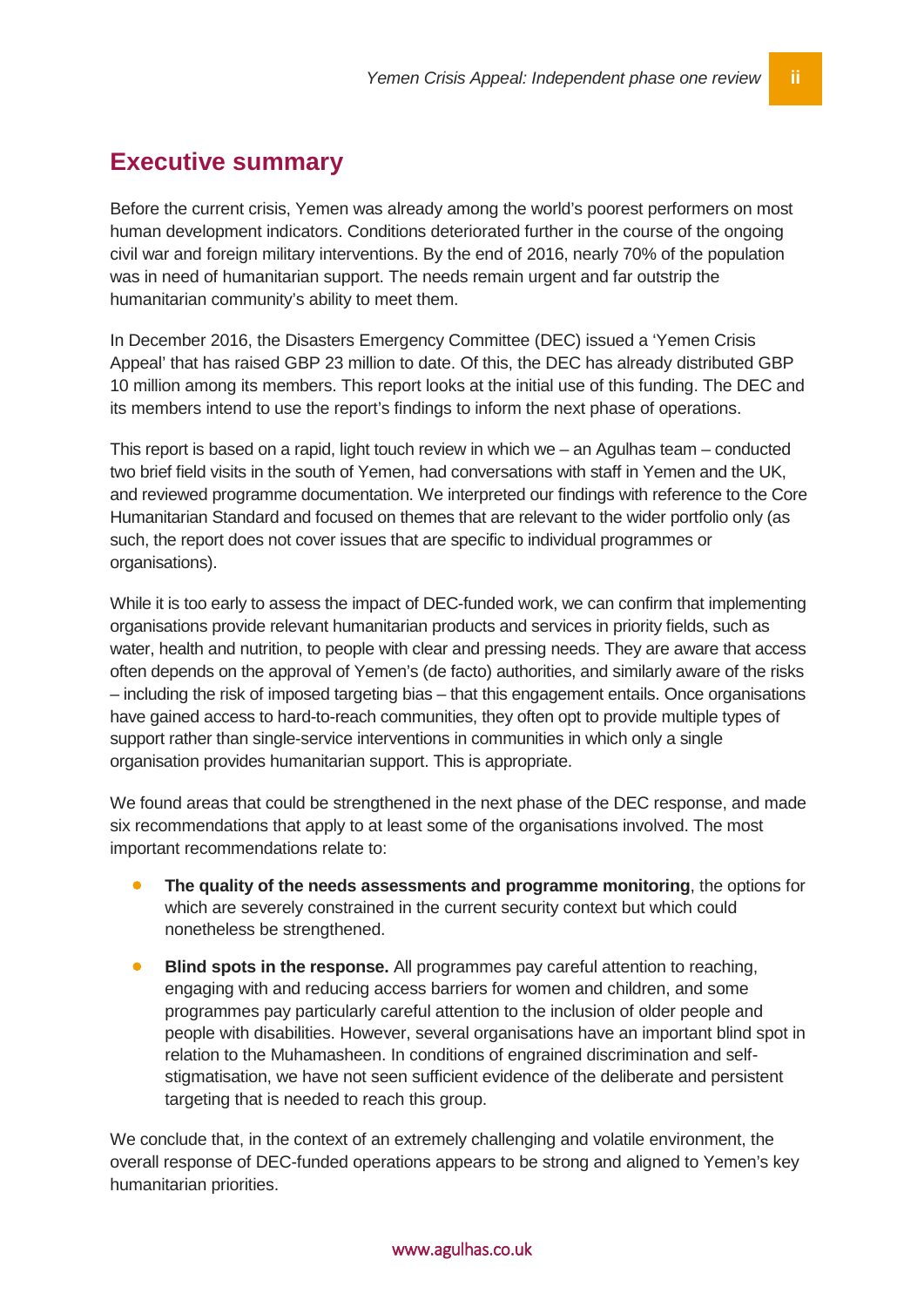# <span id="page-4-0"></span>**Glossary**

| <b>Term/Abbreviation</b>        | <b>Definition</b>                                                                                                                                                                                                      |
|---------------------------------|------------------------------------------------------------------------------------------------------------------------------------------------------------------------------------------------------------------------|
| <b>CHS</b>                      | Core Humanitarian Standard on Quality and Accountability                                                                                                                                                               |
| <b>CMAM</b>                     | Community-based management of severe acute malnutrition                                                                                                                                                                |
| Corruption<br>Perceptions Index | Each year Transparency International scores countries on how corrupt<br>their public sectors are seen to be.                                                                                                           |
| <b>DEC</b>                      | <b>Disasters Emergency Committee</b>                                                                                                                                                                                   |
| <b>DFID</b>                     | Department for International Development                                                                                                                                                                               |
| <b>GPS</b>                      | Global positioning system                                                                                                                                                                                              |
| <b>HNO</b>                      | <b>Humanitarian Needs Overview</b>                                                                                                                                                                                     |
| <b>ICRC</b>                     | International Committee of the Red Cross                                                                                                                                                                               |
| <b>IMO</b>                      | Free software to send text messages and make phone and video<br>calls.                                                                                                                                                 |
| <b>INGO</b>                     | International non-governmental organisation                                                                                                                                                                            |
| M&E                             | Monitoring and evaluation                                                                                                                                                                                              |
| Muhamasheen                     | Meaning 'marginalised', this is a Yemeni underclass thought to be the<br>descendants of what were once migrant slaves who came from<br>Ethiopia. In Yemen, widely known by the derogatory name Akhdam<br>('servants'). |
| <b>NGO</b>                      | Non-governmental organisation                                                                                                                                                                                          |
| <b>OCHA</b>                     | United Nations Office for the Coordination of Humanitarian Affairs                                                                                                                                                     |
| <b>WASH</b>                     | Water, sanitation and hygiene                                                                                                                                                                                          |
| <b>WFP</b>                      | <b>World Food Programme</b>                                                                                                                                                                                            |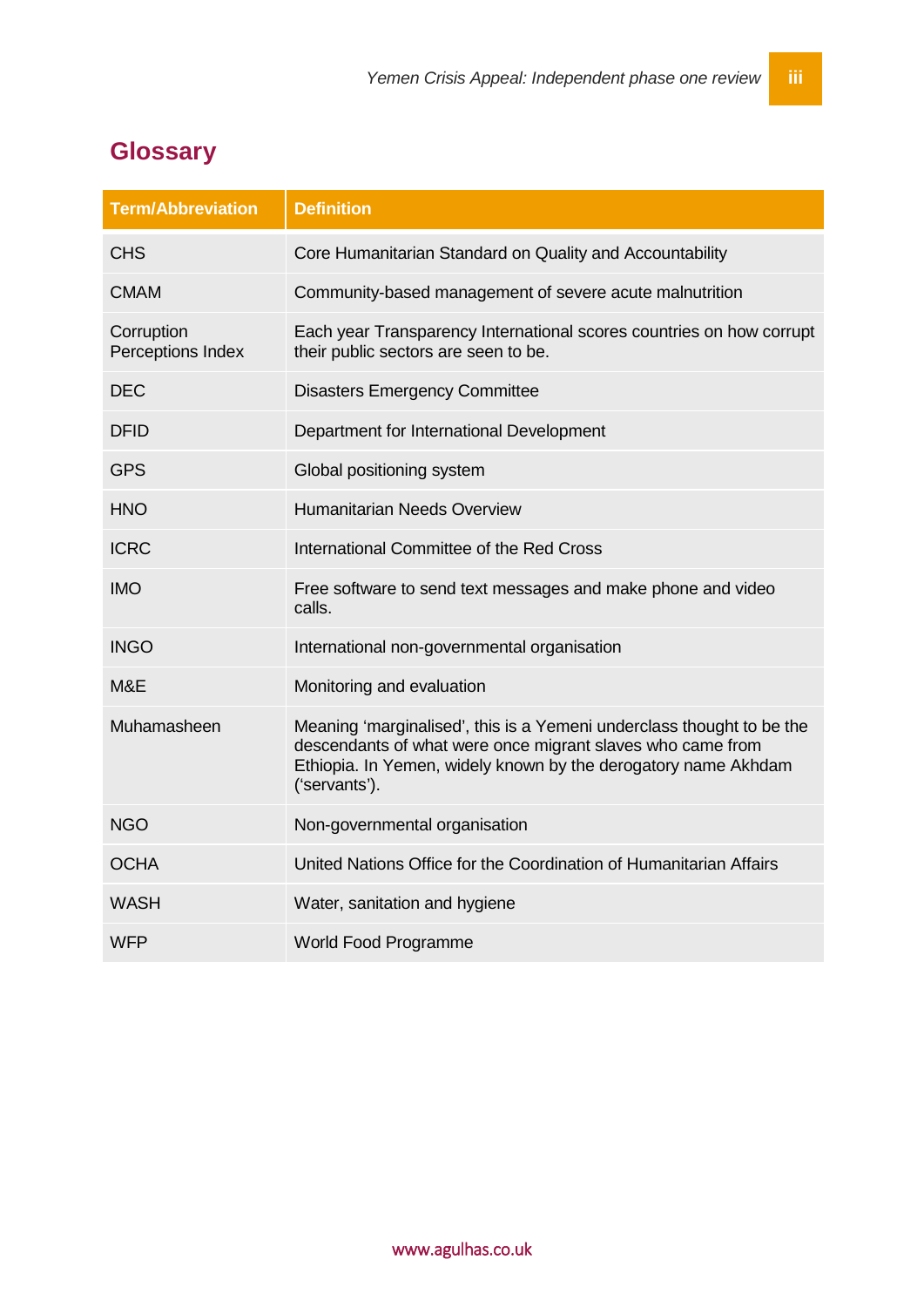# <span id="page-5-0"></span>**1. Introduction**

### <span id="page-5-1"></span>**1.1 Purpose and scope of the report**

The Disasters Emergency Committee (DEC) engaged Agulhas Applied Knowledge to conduct a light and rapid review of the early stages of the DEC Yemen response. This review aims to provide timely and practical learning to inform the second phase of the response, the design of which will be finalised in May 2017. The review is based on documents and interviews with DEC members, programme implementers and aid recipients. We have gathered and interpreted data with reference to the Core Humanitarian Standard, which the DEC and its member organisations are committed to upholding. Further detail on our methodology is included in Annex 1.

This report presents the findings of a portfolio-level review of the first three months of DECfunded operations, and of the wider programmes of which these operations are part, and explores issues of cross-organisational relevance.

The review talks about locations and organisations without specifying them. This is upon the request of implementing organisations. In a sensitive and potentially dangerous operational environment, this is necessary to minimise the risk of jeopardising relationships and hindering operations.

#### *Text box 1: Notes on terminology used in this report*

- The term 'DEC members' refers to the ten (out of a total of 13) UK-based DEC members that are part of the DEC Yemen Crisis Appeal.
- The terms 'implementers', 'implementing organisations' and 'implementing partners' refer to the 12 organisations that implement DEC-funded activities in Yemen. They include five operational DEC member agencies, and one national and six international organisations that DEC members have partnered with in the context of this appeal.
- 'Government' and 'authorities' refer to the institutions and people therein that govern a part of Yemen. Depending on the context, the terms may refer to the internationally recognised authorities that currently control southern Yemen, the de facto authorities that currently control northern Yemen, and/or the (de facto) authorities at governorate and district level or below.

### <span id="page-5-2"></span>**1.2 Background to the crisis in Yemen and the DEC response**

Before the current crisis, Yemen was already among the world's poorest performers on many of the human development indicators. In the first half of 2015, conditions in Yemen deteriorated further when the civil war broke out, followed by foreign military interventions. At the time of writing, the country is divided into a northern and a southern part, with shifting frontlines and the internationally recognised government seated in the south.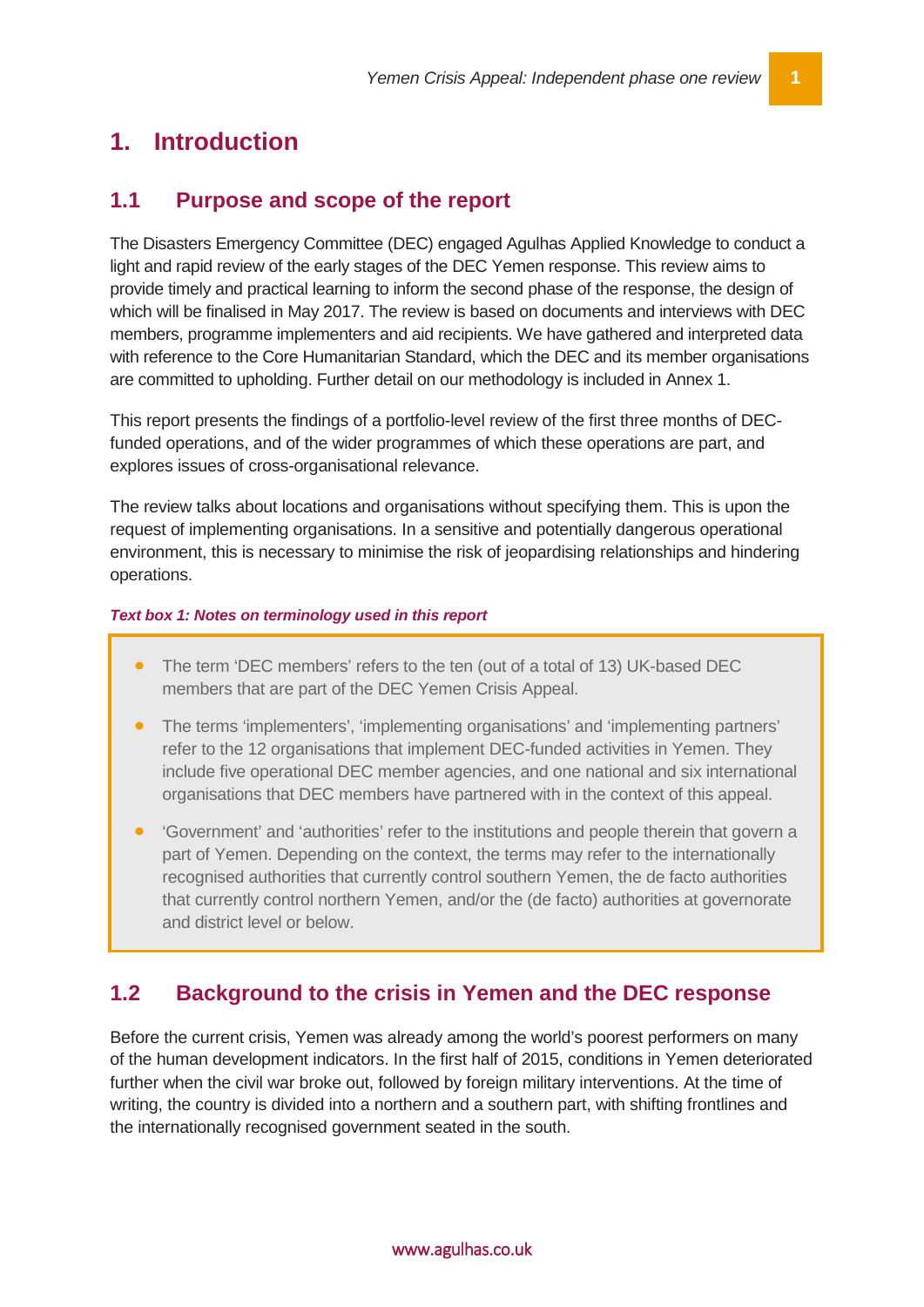This combination of chronic underdevelopment and civil war has led to a complex emergency. By the end of 2016, the United Nations Office for the Coordination of Humanitarian Affairs (OCHA) estimated that 18.8 million people – nearly 70% of the Yemeni population – were in need of humanitarian assistance, and that seven million people were facing the threat of famine. OCHA identified priority sectors to be: water, sanitation and hygiene (together: 'WASH'); health; food security and agriculture; nutrition; shelter; education; and the protection of the Yemeni population in general and of refugees and migrants in particular (see figure 1). It developed a USD 2.1 billion response plan for 2017, of which USD 1.1 billion has been pledged by April 2017.





In December 2016, the DEC launched an appeal to support the humanitarian response to the crisis in Yemen. The DEC funding is split between a six-month first phase that started in December 2016, and a subsequent 18-month second phase. Ten DEC members chose to participate in the appeal.

The DEC Yemen Crisis Appeal has raised GBP 23 million to date (including GBP 5 million UK AidMatch) and has allocated GBP 10 million for the first phase. The plans for this first phase were well-aligned with OCHA priorities (see figure 2). Within these sectors, approaches differ widely. DEC funding covers mobile clinics as well as the rehabilitation and ongoing support to government health centres and hospitals. Depending on the circumstances, support with food and non-food items is provided in the form of either actual products or cash and vouchers. Most nutritional support focuses on malnourished children and pregnant and lactating women,

<span id="page-6-0"></span> <sup>1</sup> OCHA, Humanitarian needs overview, Yemen, November 2016, p. 13, [link.](https://docs.unocha.org/sites/dms/Yemen/YEMEN%202017%20HNO_Final.pdf)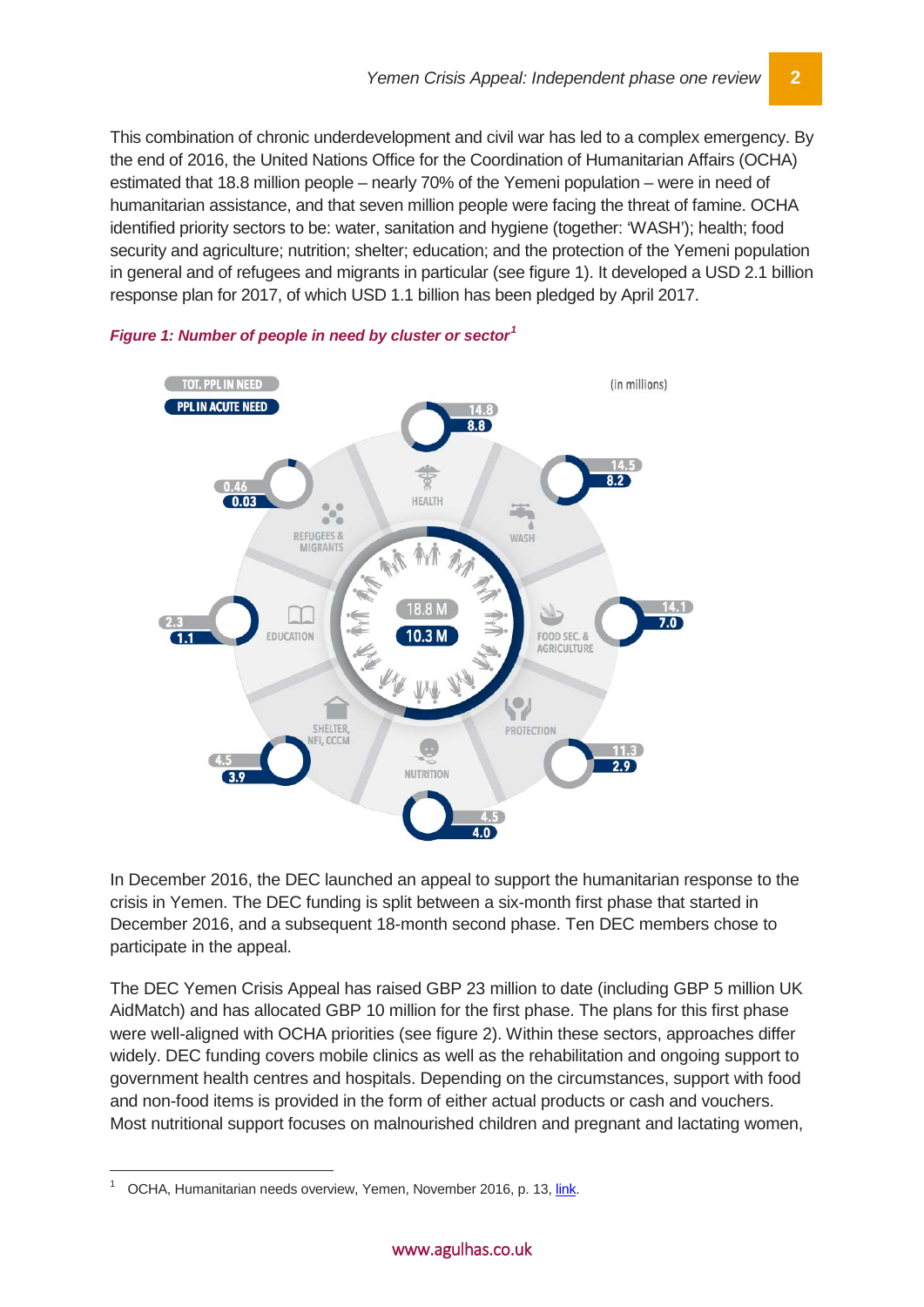but there is also one programme that is focused on older people. Water is supplied by trucks, pumps and the rehabilitation of existing facilities, and support with sanitation and hygiene is a combination of raising awareness and the provision of key hygiene products and facilities.



*Figure 2: Phase 1 – budget per field of work*

# <span id="page-7-0"></span>**2. Context**

The operational context of Yemen is extremely challenging, and the needs far outstrip the humanitarian community's ability to meet them.

The logistics are difficult. The situation changes rapidly and obstacles in the supply chain are common. At the time of writing, delays at the port of Al Hudeydah, a key entry point for humanitarian supplies, affects half of the vessels,<sup>[2](#page-7-1)</sup> and authorities sometimes withhold or delay clearance for humanitarian supplies. Beyond that, transport routes are hard to navigate and crowded with checkpoints. Large parts of the country are insecure – especially those close to the frontlines, where needs are often particularly high.

Moreover, the implementation of programmes and even the movement of people<sup>[3](#page-7-2)</sup> require permits from government offices where salaries have not been paid for some time. Delays are common, and local authorities may decide not to issue permits at all, not to allow access to certain areas, or to allow entry with only a limited number of vehicles.<sup>[4](#page-7-3)</sup> Decision makers may

<span id="page-7-2"></span><span id="page-7-1"></span><sup>&</sup>lt;sup>2</sup> WFP, Yemen Shipping Update, 24 April 2017 [\(link\)](http://reliefweb.int/report/yemen/wfp-yemen-shipping-update-24-april-2017).<br>
<sup>3</sup> At the time of writing and in parts of the country, organisations are required to report any activity or staff movement in detail, at least 48 hours ahead of the

<span id="page-7-3"></span>One organisation reported that, at the time of the interview, "All our programmes are allowed to use only one vehicle per day".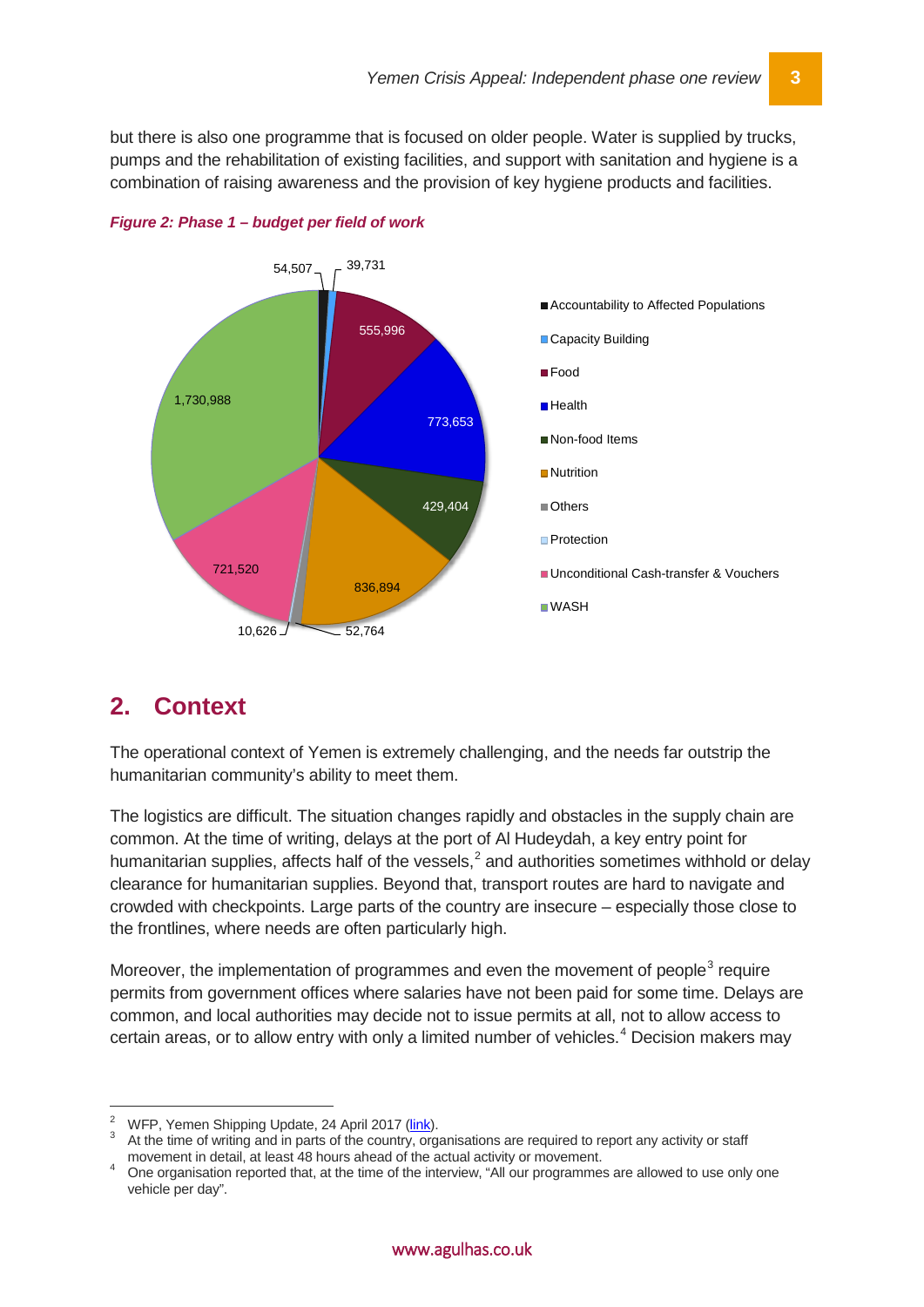deny requests for needs assessments, out of fear that data collected may be used to target airstrikes or for other illegitimate reasons.

This section targets issues related to access to communities in need and to staffing, and ends with a note on programme delays.

#### *Text box 2: Today's needs affect tomorrow's prospects*

*"The displaced people who returned to Lahij after the hostilities had ended often returned without their cattle because of 'distress sales': urgent sales at low prices, to meet acute needs. Cattle had been the foundation of their livelihoods."* (Based on interviews in a hospital in Lahij.)

*Image 1: Shelter of a newly arrived displaced family in Al-Mathstiba Lahj. New arrivals add further pressure to existing support programmes.*



### <span id="page-8-0"></span>**2.1 Access to communities in need**

#### *Text box 3: The Core Humanitarian Standard*

**Commitment 2: Communities and people affected by crisis have access to the humanitarian assistance they need at the right time.** Organisations commit to design programmes that address constraints, including issues of humanitarian access.

The security situation differs widely across Yemen, and even within governorates (e.g. Taiz governorate is split, with different permit systems in the two parts). At one end of the spectrum, there are relatively safe areas, and some implementers choose to conduct their operations in these areas. At the other end of the spectrum, areas are entirely inaccessible due to the intensification of the conflict. There are many shades of grey between these extremes, and implementers use a range of approaches to ensure safe access to these areas 'in between'.

The most commonly applied principle is not to enter areas without formal permission to do so, even if obtaining such permission takes time and considerable effort. Getting the necessary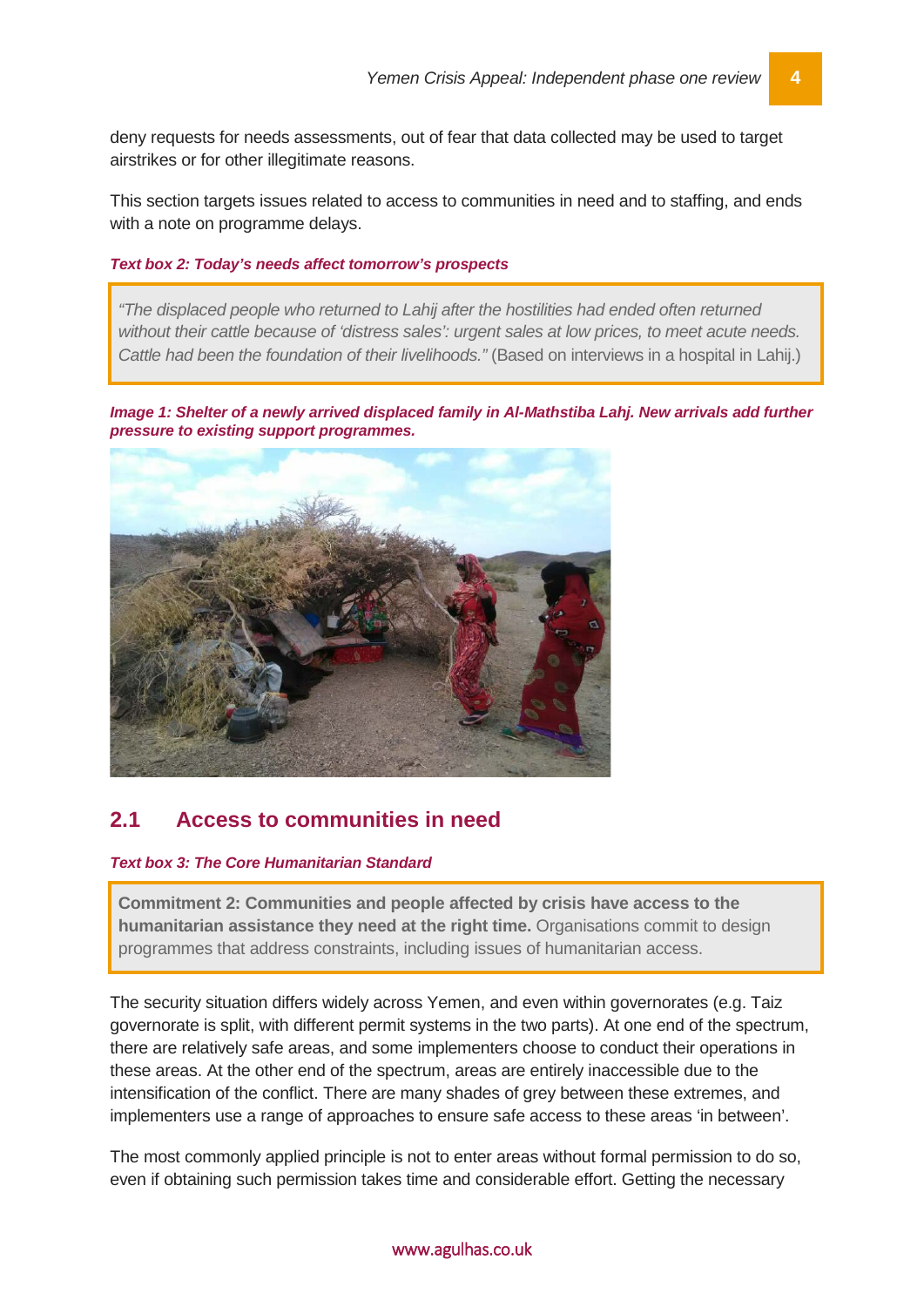permits occasionally takes too long, or fails altogether, and implementers move their programme elsewhere, or change their approach to one that does get the local authorities' consent (such as the shift from mobile clinics to the rehabilitation and support of health centres because the former approach was not accepted by the government  $-$  see later).<sup>[5](#page-9-1)</sup>

A second commonly applied principle is that implementers remain engaged in areas where they have prior experience. This explains many of the geographical choices of the DEC-funded activities – the work takes place in districts where the implementers have the necessary permits, and where they have a track record and good relationships with their local counterparts. This is an appropriate approach in a country in which the needs are many and the initial selection of locations was typically based on needs that are still ongoing. In a similar spirit, some implementers have sometimes chosen to keep staff on location even when there are no activities to carry out, as this helps to confirm their commitment to communities and authorities and to maintain their trust. While there is a cost to maintaining staff without programme activities, this is a potentially appropriate approach in environments where a departure could cause a community to lose confidence in the organisation. The risk-reducing effects of a longstanding presence and reputation in a certain area, in combination with differences in risk thresholds, mean that some organisations are able to implement activities in areas that other organisations have deemed inaccessible.

A third common principle is the reliance on community leaders, individuals and local authorities for assessments, programme delivery and monitoring, and basing programmes on informal sense-checking rather than rigorous needs assessments if the latter is unlikely to get approved.<sup>[6](#page-9-2)</sup> We discuss these common practices in chapter 5.

A fourth principle that most, but not all, implementers have moved to is reducing the presence of expatriate staff. This is in part the consequence of unsuccessful visa applications but also because expatriate staff tend to face even more mobility obstacles than national staff (who can travel somewhat more freely, though family names often have assumed affiliations that limit people's mobility).

Therefore, while technical approaches vary according to the needs and situations, we conclude that most implementers have adopted common underlying principles to enable them to implement programmes in some of the harder to reach regions.

### <span id="page-9-0"></span>**2.2 Safety and well-being of staff and the people they support**

#### *Text box 4: The Core Humanitarian Standard*

 $\overline{a}$ 

**Commitment 8: Staff are supported to do their job effectively, and are treated fairly and equitably.** As part of this commitment, it is an organisation's responsibility to have policies in place for the security and well-being of staff.

<span id="page-9-1"></span>We also saw an example of the exact opposite, in the north of the country: a deliberate move to set up an organisation's own structures instead of working through structures controlled by the *de facto* authorities, as the

<span id="page-9-2"></span>Nobody is exempted from these challenges: we – the review team – were unable to visit any of the northern governorates and DFID's third party monitor also reported facing serious security and logistical constraints.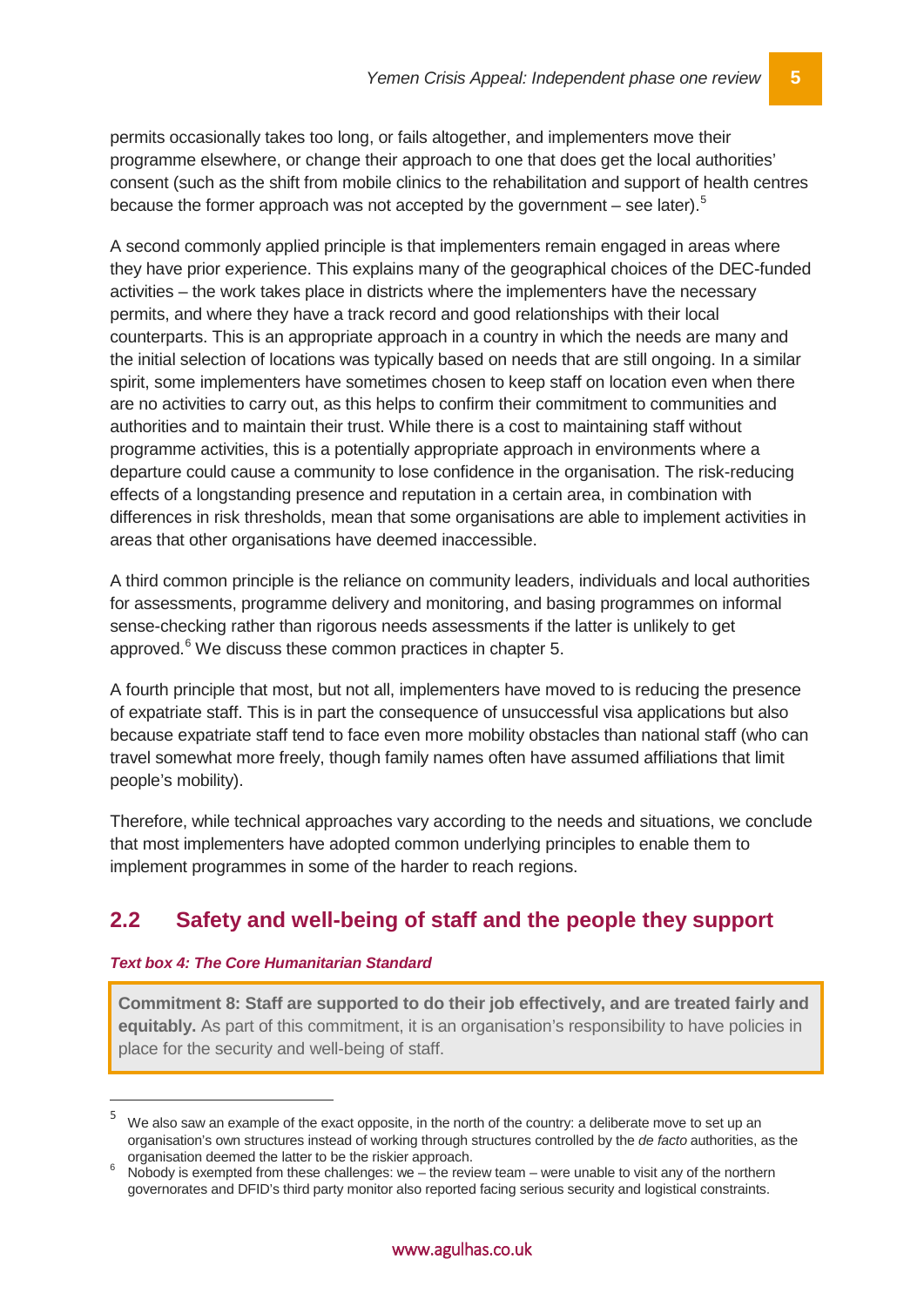The security situation differs widely across Yemen, and even within governorates (e.g. Taiz governorate is split, with different permit systems in the two parts). At one end of the spectrum, implementers often keep a low profile to reduce the risk of kidnapping and car-jacking, and sometimes decide against carrying out activities if they deem the risks for their staff to be too high. Implementers have security staff (who engage with wider humanitarian security networks) and plans with standard operating procedures. They conduct and regularly update risk assessments<sup>[7](#page-10-1)</sup>, and use early warning systems that are linked to location-specific evacuation triggers and contingency plans. They provide staff (and sometimes service providers such as transport companies) with security training and updates, and some organisations use GPS tracking systems to manage and monitor staff field movements (permissible in the south only). Within communities, implementers seek beneficiary views when choosing safe locations from which they implement their activities (typically schools and open areas) and change them as the security situation evolves. Some implementers divide activities into phases, to reduce the concentration of beneficiaries in locations that face a security risk.

These security measures are applied across the implementers' programmes we looked at. We also saw one example where DEC member agency involvement augmented its implementing partner's standard staff care practice (such as the requirement that staff take their annual leave in full, to minimise the risk of burnout) to include additional well-being measures. These additional measures include staff access to counselling services, flexibility of working hours or even additional time off for recuperation, and the explicit agreement that staff will support a response only if they feel fully able to do so.

We conclude that the implementers' focus on staff security and well-being is appropriate, and that there are opportunities for organisations to learn from each other's good practice.

*Learning point 1. Measures to ensure staff well-being vary across the implementers, and there are opportunities for cross-learning.*

# <span id="page-10-0"></span>**2.3 Need for flexibility**

*Text box 5: Implementers require multiple layers of approval* 

*"We started in February, with the administrative and formal procedures, but field implementation has not yet started because the project is still waiting for government approval. We have two levels of permits, and are waiting for a third."* (Interview with implementer, in April 2017.)

In this context of challenging and ever-changing realities, it is unsurprising and appropriate that member agencies have revised some of the DEC response's first phase plans. This was particularly common where activities required new permits from local authorities, some of which were still pending at the time of this review. Members remained confident that they would fulfil their commitments eventually, although some hinted that no-cost extensions may be required.

The DEC does not require permission-seeking or real-time reporting when implementers change their plans, provided that changes are not related to loss or fraud, and do not impact on

<span id="page-10-1"></span> $7$  These include security risks, risks of potential negative impact on beneficiaries, and risks of diversion of aid.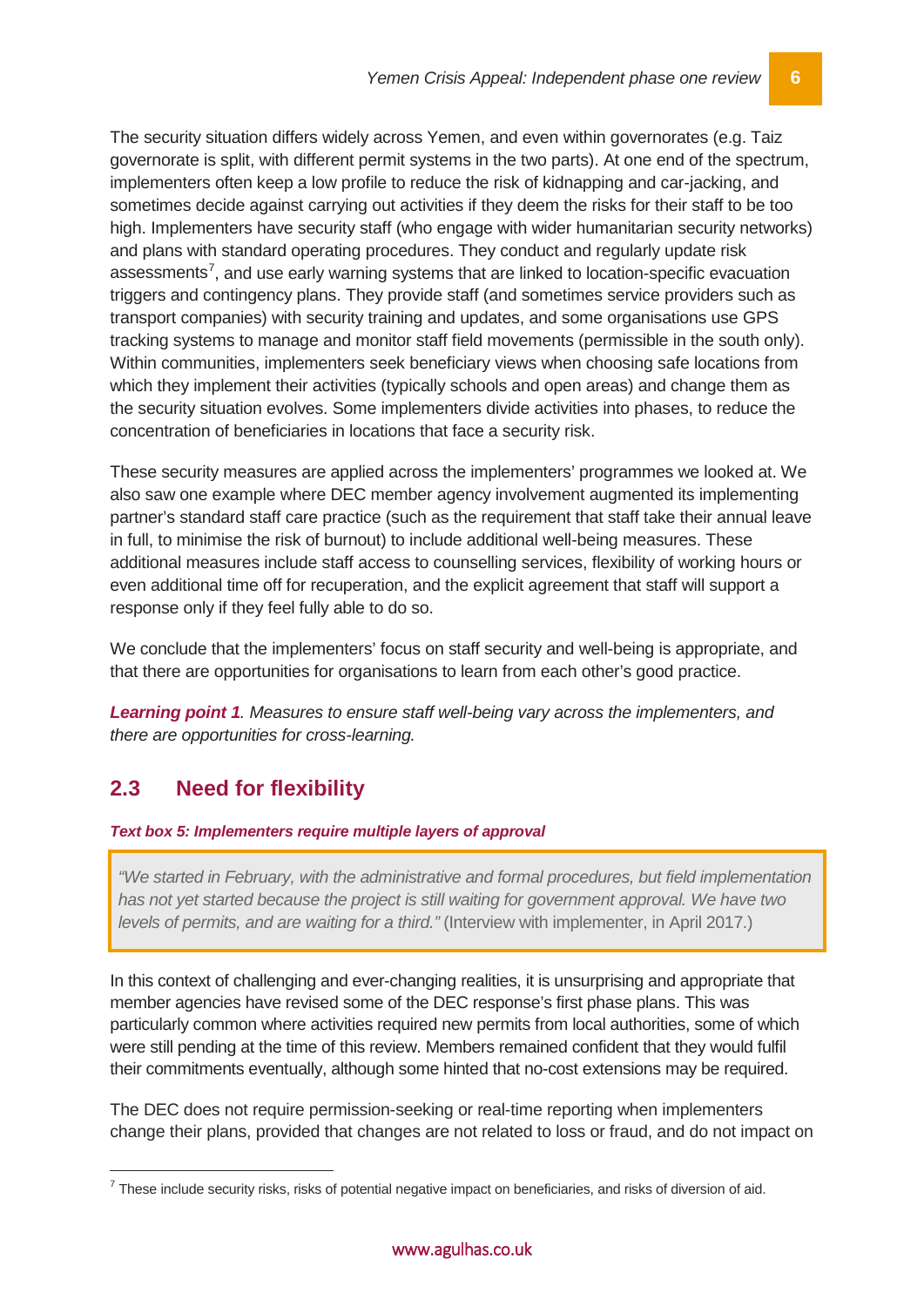the overall delivery commitments. Considering the challenging environment and the urgent needs, this hands-off flexibility is appropriate, and is appreciated by the implementers.

*Recommendation 1. The causes and extent of delays against plans in the first phase should inform planning for the second phase of the DEC Yemen crisis response.*

# <span id="page-11-0"></span>**3. Partnership and programme choices**

### <span id="page-11-1"></span>**3.1 Choice of implementing partners**

#### *Text box 6: The Core Humanitarian Standard*

**Commitment 2: Humanitarian response is effective and timely.** As part of this commitment, work must be done by organisations that are capable of doing it.

**Commitment 3: Humanitarian response strengthens local capacities and avoids negative effects.** As part of this commitment, humanitarian organisations should consider opportunities to support the capacity development of local leadership and organisations, as these are the 'first-responders' to a crisis.

The ten DEC members drawing funds from the DEC Yemen Crisis Appeal channel their allocations to a total of 12 implementers in Yemen (as two DEC members have two implementing partners). In five cases, these implementers are of the same non-governmental organisation (NGO) family. In the other cases, DEC members identified one or two implementing partners for the particular purpose of this DEC appeal. In these cases, DEC members provided sensible rationale for their partner choice. Specifically:

- All implementing partners had an established presence in Yemen. It is not uncommon for new organisations to enter a country after a large-scale disaster, but in Yemen this would have been unwise because of the importance of relationships, and likely to fail because of the lengthy processes involved in gaining permission to establish a presence.
- With only one exception, these are tried-and-tested partnerships. This is appropriate as there was very little time between the appeal and the expected start of operations. However, this understandable risk aversion did result in the implementing agencies themselves being international NGOs (with only one exception), limiting opportunities to bolster the capacity of Yemen's national NGOs.
- Several partnerships were considered but did not materialise because they did not have sufficient organisational capacity to meet DEC's quality requirements<sup>[8](#page-11-2)</sup> or were unable to promptly utilise additional funding to meet urgent and hitherto un-met needs.

The DEC members' contributions to programme design varied widely. In some cases, DEC members provided their partners with training and technical assistance to strengthen specific technical skills (see text box 7) or adherence to the standards that the DEC and its members have signed up to. Such support may have a positive impact beyond the DEC-funded work. In

<span id="page-11-2"></span>Such as the capacity to adhere to, or rapidly move to adherence to, the Core Humanitarian Standard.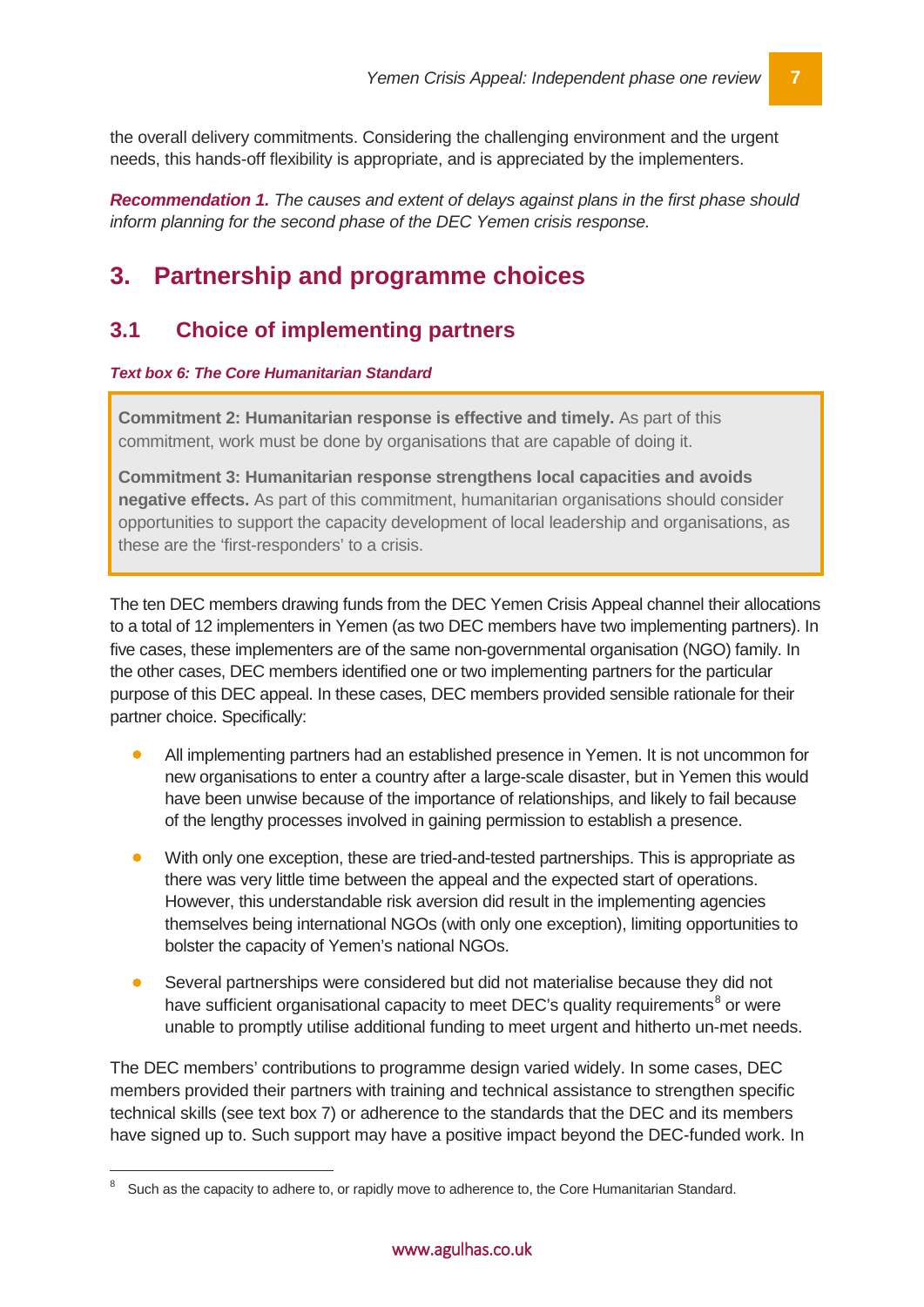other cases, there are no capacity building intentions and the partnership comes close to a sub-contracting arrangement. The latter type of arrangement is appropriate where implementers are fully equipped to uphold the principles that the DEC and its members have committed to, and where the DEC funding is feeding into existing programmes (see next section).

#### *Text box 7: A DEC partnership may lead to new approaches*

*"Age International provided training for the people staffing our mobile clinics. Traditionally, most of the health workers focused mostly on children, and on pregnant and lactating women. Other vulnerable groups were not formally part of our 'particularly vulnerable groups', and were effectively excluded. Because of the Age International mandate, they gave training to shape the minds of the health workers. It was partly sensitisation, really, and partly technical training – such as on how to screen elderly people for malnutrition. Age International did have the tools for this, while most of our health workers did not previously have this expertise. As a result, this formerly excluded group [older people] is now incorporated into the work."* (Interview with implementer.)

We conclude that the partners of the DEC members have been identified on the basis of sensible criteria. We also note that the relationship between the DEC members and the implementers is not unduly demanding, and sometimes helps to address capacity constraints or skills deficits. We do note a trade off – the choice to partner with international NGOs (with only one exception) means that the DEC funding has limited opportunities to build national NGO capacity.<sup>[9](#page-12-1)</sup>

### <span id="page-12-0"></span>**3.2 Integration in larger programmes**

#### *Text box 8: The Core Humanitarian Standard*

**Commitment 9: Resources are managed and used responsibly for their intended purpose.** As part of this commitment, programmes are designed to ensure the efficient use of resources.

The GBP 23 million of the DEC Yemen Crisis Appeal raised to date amounts to an important contribution to the humanitarian response, and can be utilised with significantly more flexibility than most donor funding. However, it is only a modest amount compared to the country's needs. The overall 2017 humanitarian appeal for Yemen amounts to USD 2.1 billion and the annual country budgets of some of the DEC members are larger individually than the total DEC portfolio. In this context, the DEC-funded operations should be embedded in larger programmes to ensure efficiency.

We confirm that this is always the case. Sometimes DEC funding is used to ensure continuity of programming by maintaining or expanding coverage of the same support in the same areas (e.g. *more* food distribution in the same district). In other instances, it is used to expand existing

<span id="page-12-1"></span>National NGOs are potentially among the 'first responders' to a crisis, but they are not the only ones. Other types of local and national capacity building are covered later.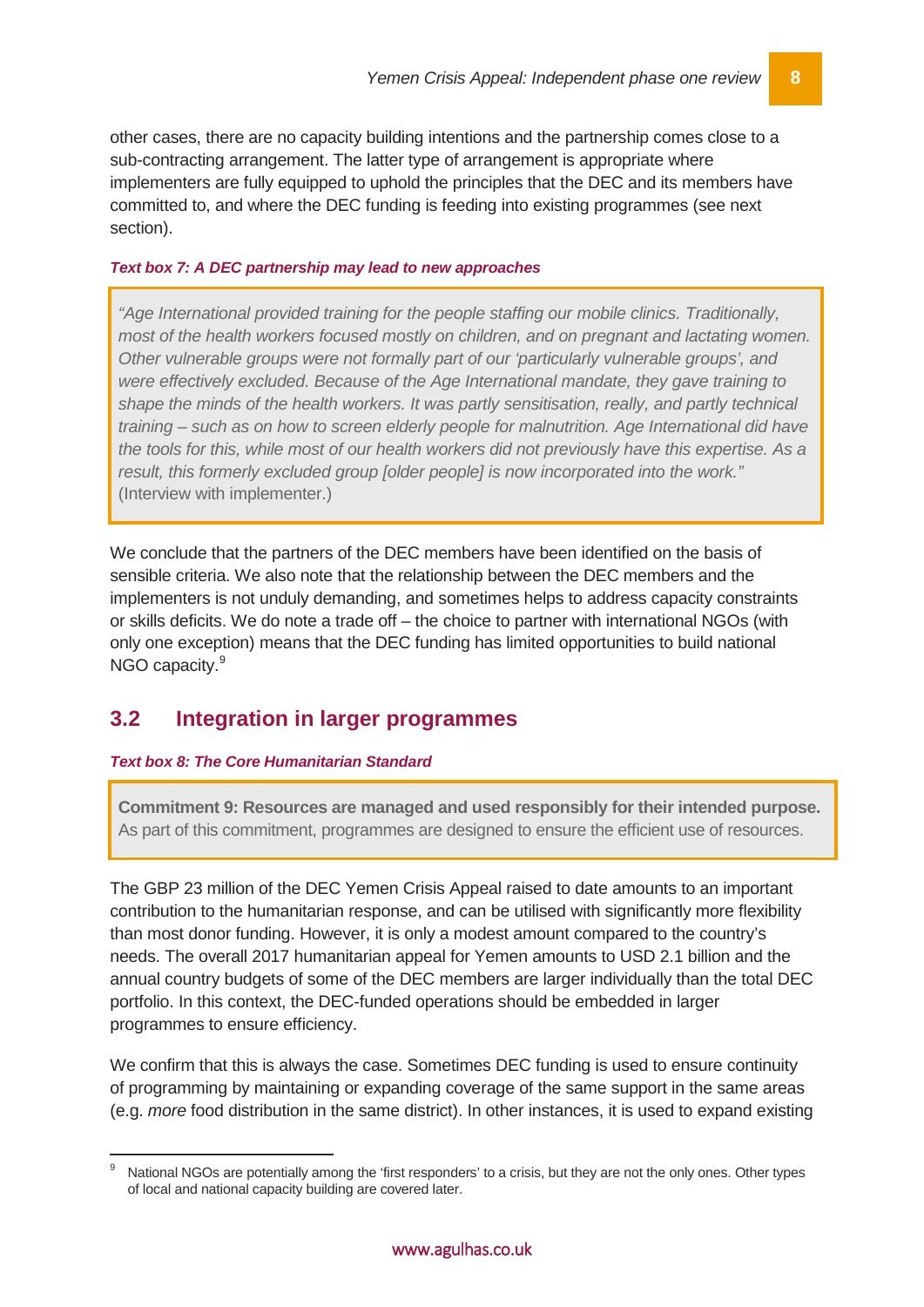services into new areas (e.g. using the DEC funding for additional mobile clinics to reach new areas). In all cases, the organisations built on what they already had in place. Indeed, several organisations used their existing stockpiles and staffing to start operations in anticipation of the DEC funding – which is one of the reasons that some operations could start even before the plans had been finalised.

These larger programmes themselves are generally linked with yet larger interventions. First, programmes sometimes maintain links with other programmes of the same organisation. When the clinic of a DEC member's partnering organisation comes across acute needs in relation to, for example, food security or water, its staff will notify colleagues in the organisation's food security and WASH programme for an assessment or action; and a partner organisation that provides livelihood support to a particularly vulnerable woman is likely to have identified this woman through its orthopaedic centre. Second, activities are often planned in coordination with other humanitarian organisations operating in the region – as we discuss in section [4.2,](#page-22-0) Coordination and cooperation among implementing agencies.

We conclude that the DEC-funded work is embedded in wider programmes, and that this integration is positive and helps to ensure the efficient utilisation of the DEC funding.

The next few sections cover the geographic, sectoral, design and targeting choices that the implementing organisations have made. In these sections, we focus on the larger programmes that the DEC-funded work is part of, rather than specific interventions funded by DEC, simply because these interventions are too new and too interlinked to be discussed in isolation.

### <span id="page-13-0"></span>**3.3 Geographical and sectoral choices**

In a significantly underfunded humanitarian response in which the needs are enormous, diverse and often acute, organisations face tough choices. These choices vary widely across the implementing organisations in terms of locations, sectors and approaches.

Implementers were able to offer a clear rationale for their broad geographical and sectoral choices. Often, initial choices are based on OCHA's [Humanitarian Needs Overview](https://docs.unocha.org/sites/dms/Yemen/YEMEN%202017%20HNO_Final.pdf) (HNO) and other macro-level reports, in combination with cluster coordination and a recognition of the value of an organisation's prior presence and fields of expertise. This is an appropriate mix of considerations in a country in which 1) the needs vary widely across governorates and districts, and 2) trust-building within communities is crucial and takes time.

# <span id="page-13-1"></span>**3.4 Programme design choices**

#### *Text box 9: The Core Humanitarian Standard*

**Commitment 2: The humanitarian response is effective and timely.** In this context, programme commitments should be in line with organisational capacities.

The DEC-funded programmes we have seen vary widely in scale and approach, even within the same sector. In this section, we highlight two key common dilemmas that DEC members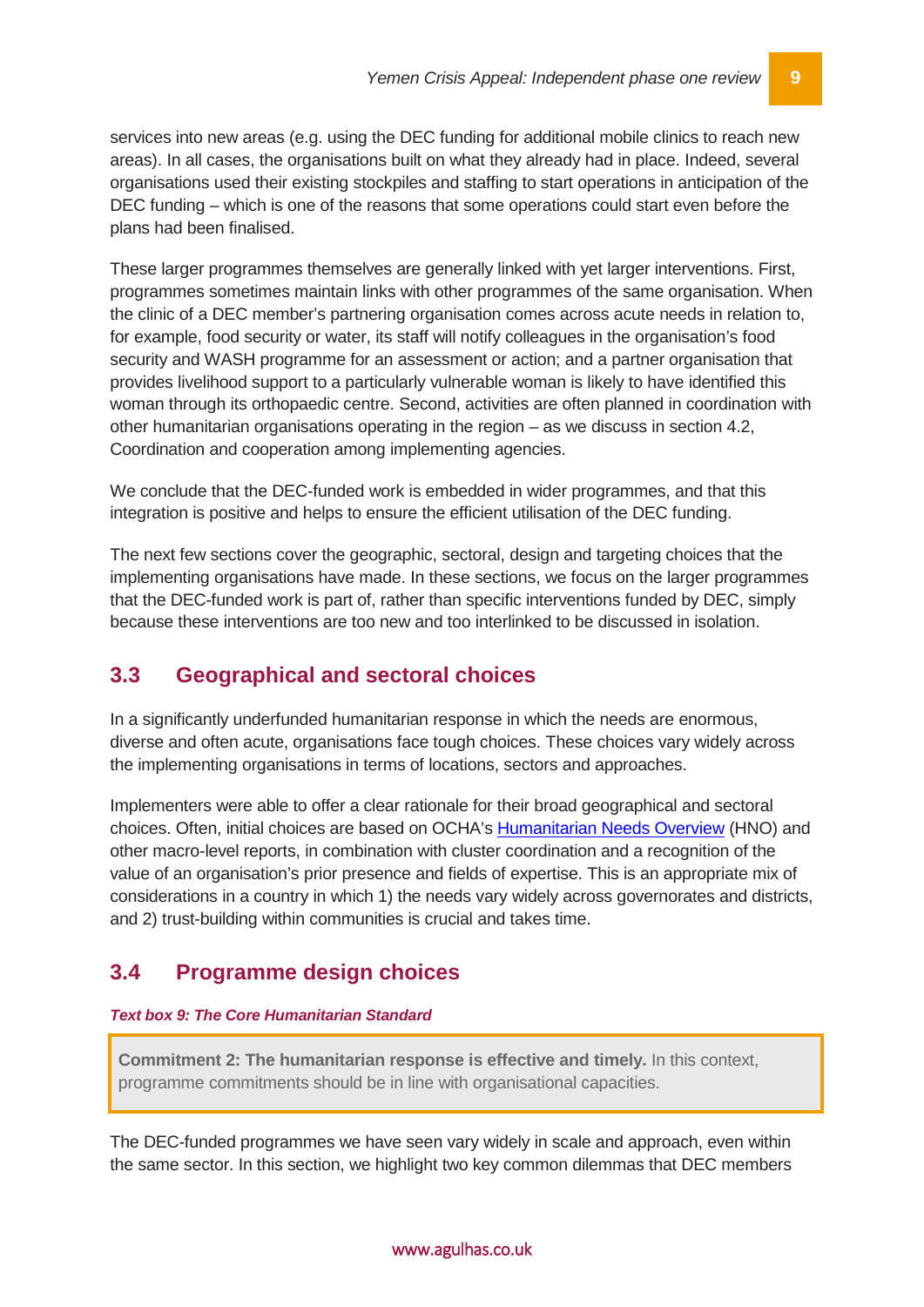and their partners are facing. A third dilemma is about the level of programme cooperation with Yemeni public authorities. We cover this third dilemma in a later section.

**Programme reach versus depth.** Resources are limited and it is often difficult, and costly,<sup>[10](#page-14-0)</sup> to reach communities because of security, infrastructural obstacles and the need for permits. Once an organisation does reach a community, programme managers face choices about the types and levels of support provided (which will never meet all the many pressing needs), and about the point of exit from the community (which will always leave a gap). When making these choices, there are good reasons to provide multiple services. Providing multiple services cuts down the overheads in relative terms. It also simplifies coordination requirements ('we will cover this cluster of villages') and it makes sense because the implementer is often the only organisation present.

**Image 2: A mother and her toddler at a nutrition clinic; the DEC co-finances nutritional programmes.** 



*Text box 10: Some programmes focus on a single sector*

*"We support them with water only, but there is an urgent need for support with accommodation and food as well."* (Interview with implementer, confirmed by field observations.)

<span id="page-14-0"></span> <sup>10</sup> Operations in Yemen have high overhead costs. This is because of all the security and due diligence requirements, the state of the country's infrastructure, and the costs of assets (e.g. vehicle rentals are amongst the costliest in the world).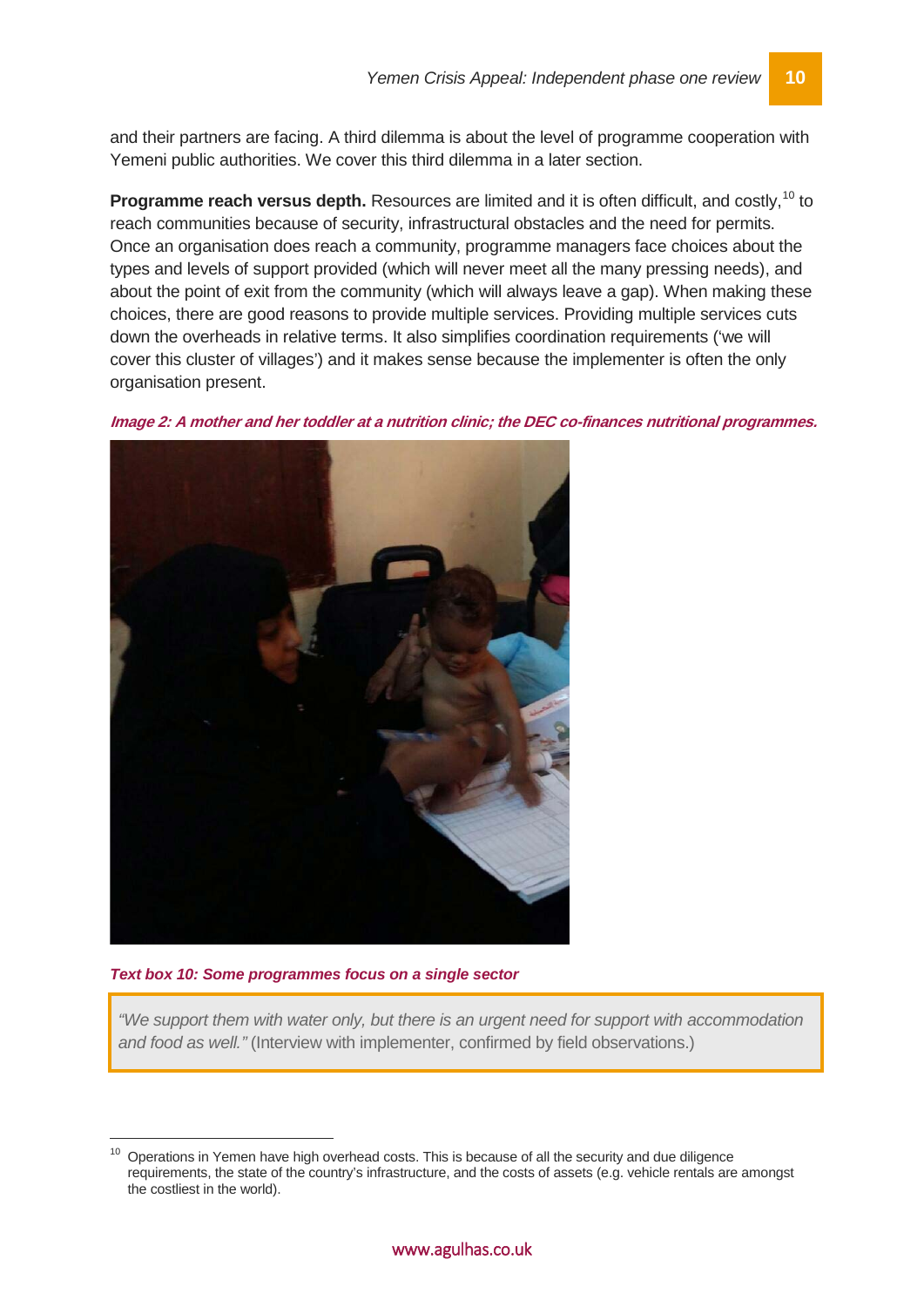Consequently, interventions are often combined: mobile clinics also provide nutritional support and link up with a protection support programme; cash support comes in the form of cash-forwork that focuses on water works; and the distribution of food and non-food items is combined with WASH activities. When activities can be combined, the DEC funding is often particularly welcome as it can supplement other donor funding that is earmarked for one type of support to provide other types of support as well.

*Learning point 2. Where access was difficult but successful, where needs are large and diverse, and where no other humanitarian actors operate, a sub-optimal provision of a range of services may be more appropriate than a high-quality provision of a single service.*

**Relief versus sustainability.** DEC members and their partners often utilise DEC funding for the provision of immediate humanitarian aid.<sup>[11](#page-15-0)</sup> However, as expected in a protracted crisis in which not all regions are unsafe, the DEC-funded work includes several exceptions to this rule. Government clinics are rehabilitated and staff are trained for more than tomorrow's use only; a few organisations have moved from water trucking to local water extraction or plan to do so in the second phase of the DEC response; and there are activities in the field of sustainable livelihood support to particularly vulnerable women. In a few cases, field staff were uncertain if DEC funding could be extended to interventions with such longer-term perspectives (e.g. "I do not know if we can use DEC funding to buy a generator for the hospital that will be used beyond the implementation timescale"). This is understandable as donors commonly limit their Yemen-focused funding to immediate relief operations, but the DEC does welcome longer-term interventions – especially in the second phase of operations.

*Learning point 3. Even in Yemen's challenging conditions and urgent needs, some implementers identified opportunities to build resilience and the capacity of communities to withstand future crises.*

*Image 3: Water well before and after rehabilitation. Following community engagement, a water supply programme moved from water trucking to solar-powered wells.* 



<span id="page-15-0"></span> <sup>11</sup> Even immediate relief interventions may have longer-term implications. Some of the cash programming, for example, was in response to the observation that distress sales were undermining people's prospects for recovery.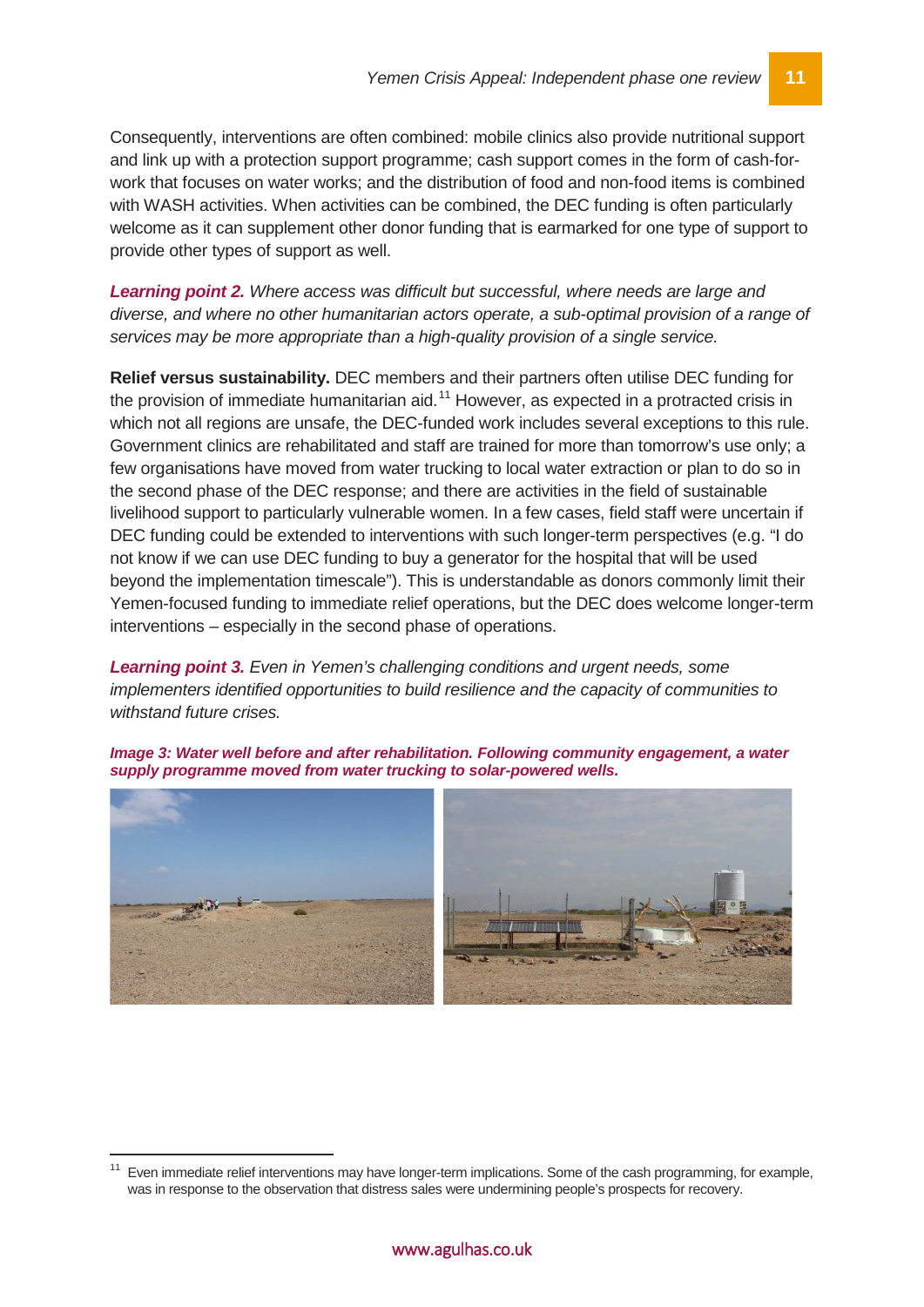# <span id="page-16-0"></span>**3.5 Targeting choices**

#### *Text box 11: The Core Humanitarian Standard*

**Commitment 1: Humanitarian response is appropriate and relevant.** In this context, organisations should take into account the diversity of communities, including disadvantaged or marginalised people.

The conflict in Yemen has affected different groups in different ways. Some very vulnerable groups have lost some of the little protection they had enjoyed in the past. The late 2015 discontinuation of the Social Welfare Fund's cash transfers to one million households, for example, has had a major adverse impact.

Together, the needs of these various groups far outstrip the support available. There are far more people eager to participate in cash-for-work programmes, for example, than there are programmes able to absorb them. In such a context, it is easy to find people in need, but challenging to identify the most vulnerable people and communities.

One of the complexities is related to the crisis; soon after an organisation has identified its target group, the situation may change because of new arrivals of displaced people.

#### *Text box 12: New displacements add to the humanitarian pressure*

*"We passed by many displaced people. They are living under trees, without shelter or food. They have newly arrived, and do not yet receive any type of support."* (Team member's observation during field visit.)

*"The increasing number of displaced people to the project area is a challenge to the organisation."* (Interview with implementer.)

Another complexity is that Yemen has traditionally been a very unequal society. Yemen's Gender Inequality Index has consistently had the world's highest score (and thus the lowest ranking) since 2001, well before the current crisis. Gender-based violence is widespread. Practices such as female genital mutilation and child marriage are common (affecting an estimated 19% and 32% of women respectively), and the gender gap in education is large, with 16% of women and 33% of men having enjoyed secondary education. Another large and very disadvantaged group are the Muhamasheen,<sup>[12](#page-16-1)</sup> who are at the bottom of the Yemeni caste system and subject to long-standing discrimination.

These deeply entrenched inequalities are likely to lead to the least visible and most marginalised people failing to gain access to support programmes, unless targeting is very carefully done.

<span id="page-16-1"></span> <sup>12</sup> This means 'the marginalised ones'. Different sources estimate there to be between 500,000 and 3.5 million Muhamasheen in Yemen. [Source: UNHCHR (2015) "Situation of human rights in Yemen", *Report of the United Nations High Commissioner for Human Rights*, [link.](http://www.ohchr.org/EN/HRBodies/HRC/RegularSessions/Session30/Documents/A_HRC_30_31_AEV.docx)]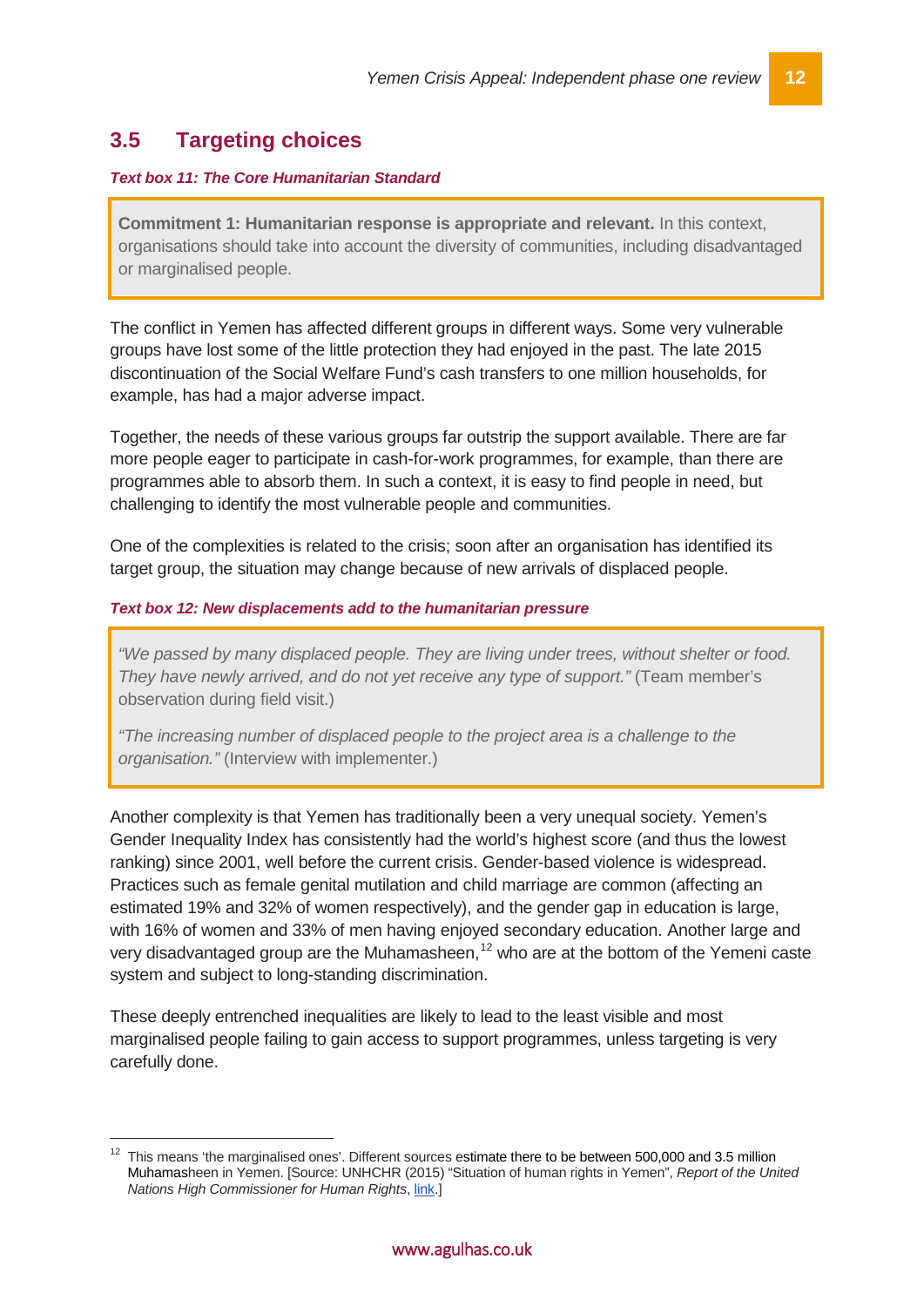Implementing organisations are keenly aware of both the challenges and the importance of the inclusion of three large groups of often vulnerable people in particular: women, children, and displaced people. This attention is reflected in programming.<sup>[13](#page-17-0)</sup> DEC members and their partners go to considerable length to be inclusive and to reach, engage with and support these groups. They do this on the basis of explicit policy stances that are broadly aligned with the Core Humanitarian Standard, and when identifying eligible recipients they typically use criteria that are based on Cluster recommendations (text box 13 provides two examples of eligibility criteria).

#### *Text box 13: Muna is eligible for support*

*"Muna is a widow with seven children. The oldest was 16, the two youngest were toddlers. They escaped the war and were now displaced. I visited her in the two-room sand-made house in which they were living. They had no income, no water, and no food."* (Review team member describes an encounter.)

Muna is eligible for support according to the criteria of all the implementing organisations. For example:

- One implementing organisation uses the following criteria when identifying beneficiary households: 1) living in informal spaces; 2) with children under five years old and/or pregnant and/or lactating women; 3) with any under-five child and/or pregnant and lactating woman admitted in a CMAM<sup>[14](#page-17-1)</sup> programme; 4) headed by children  $\left($ <16), women or elderly persons (>60); 5) with no productive assets, or functional means of income; 6) recognised as extremely vulnerable by the community, including the elderly, orphans, people with disabilities, and people with chronic illnesses; 7) receiving inadequate or no assistance from other sources; and 8) meeting other vulnerability criteria as identified by the communities. (From phase 1 plan.)
- Another implementing organisation identifies beneficiaries on the basis of: family size, malnutrition rate of children, degree of vulnerability, women-headed households, orphan and widows in the family, people living with disease, and marginalised groups. (From phase 1 plan.)

To enhance access to women, implementers seek out women when they recruit their community volunteers. Implementers use tailored communication channels and mechanisms to reach people who are illiterate and home-bound (e.g. pictorial instead of text-based posters, local radio programmes), and sometimes have arrangements that ensure that support reaches people who face particular challenges, such as people who are not able to leave their homes or who do not have an ID card.

Such inclusive approaches are appropriate; however, we have two concerns.

First, targeting is typically led by community committees. These committees often include women and other groups that tend to be excluded from traditional community decision-making.

<span id="page-17-0"></span><sup>&</sup>lt;sup>13</sup> Less prominently but noteworthy nonetheless, we saw evidence of explicit attention to the needs of people with disabilities. Some other vulnerable groups are not covered throughout the DEC-funded portfolio but do have their designated champion (e.g. Age International for older people, ICRC for detainees).

<span id="page-17-1"></span>designated champion (e.g. Age International for severe acute malnutrition'.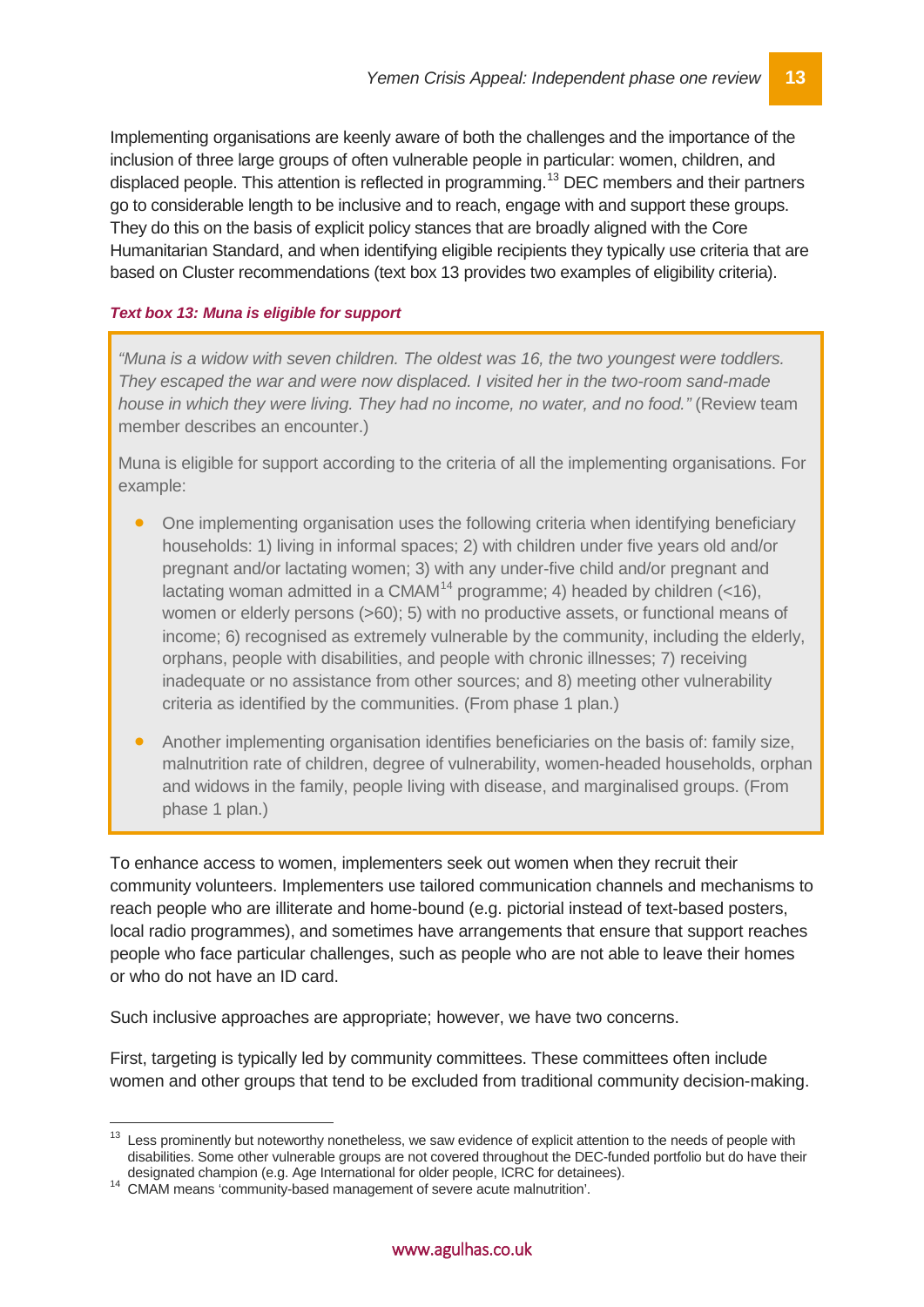The committees also typically include members of the local elite (e.g. imams, teachers, village elders). There are good reasons for the reliance on community committees – such as ensuring the subsequent intervention's acceptability and authority – but it comes with a significant risk; in contexts in which inequalities are deeply entrenched, local people may have blind spots or biases that cause them to overlook the least visible members of their communities. There are ways to find these particularly hard-to-reach community members (and committees are sometimes trained on data collection and priority definition) but even so we recommend triangulating the targeting results whenever it is safe and permissible to do so, as communityled targeting is appropriate but not sufficient.

*Recommendation 2. As community committees are not free from deeply entrenched notions of inequality, their needs assessments should be triangulated wherever this is feasible.*

Second, the implementing organisations have blind spots as well. Specifically, as far as we have seen, Yemen's estimated 300,000 people living in servitude<sup>[15](#page-18-1)</sup> are not considered in any of the wider programmes that DEC-funded work is part of. Similarly, with only one exception, the Muhamasheen do not receive special consideration other than as displaced people,<sup>[16](#page-18-2)</sup> even though they are particularly marginalised even among the displaced communities.

Reaching these deeply marginalised groups is particularly challenging and a focus on them might even cause a backlash from the communities the implementers work with, as the level of discrimination is extreme.<sup>[17](#page-18-3)</sup> However, we believe that the implementers will have sufficient bargaining power within the communities in which they work with to uphold the principle of equity.

We conclude that DEC implementers recognise the disadvantaged position of many women, people with disabilities, children and people with poor health, and they work hard to target and reach them. However, the programmes that the DEC-funded work is part of also appear to have blind spots and we recommend that the second phase of the DEC Appeal increases its efforts to reach these least visible and most marginalised groups in Yemen.

*Recommendation 3. Support to Muhamasheen and people living in servitude should at least reflect their proportion in the total community. In conditions of extreme discrimination and engrained self-stigmatisation, this requires deliberate, careful and persistent targeting.*

# <span id="page-18-0"></span>**4. Institutional cooperation and engagement**

#### *Text box 14: The Core Humanitarian Standard*

**Commitment 6: Communities and people affected by crisis receive coordinated, complementary assistance.**

<span id="page-18-1"></span>This is the 2016 estimate of the Walk Free Foundation, which lists the proportion of slaves in the population of Yemen among the highest in the world (link).

<span id="page-18-3"></span><span id="page-18-2"></span><sup>&</sup>lt;sup>16</sup> In some regions, Muhamasheen form the vast majority of displaced people.<br><sup>17</sup> The saying most frequently used to illustrate this point: "Clean your plate if it is touched by a dog, but break it if it is touched by a Khadem" (Akhdam – the singular is Khadem – is a derogatory name for the Muhamasheen).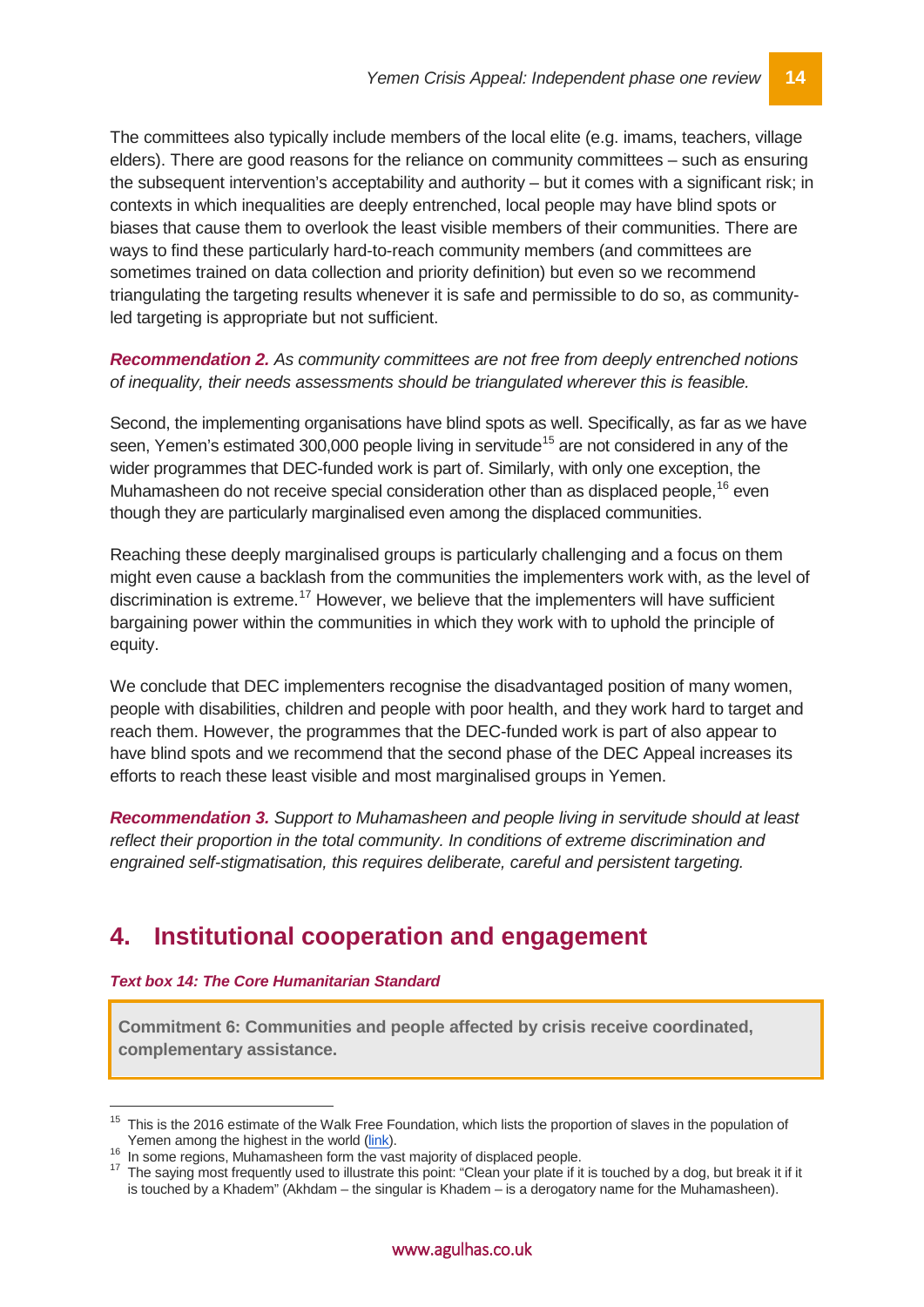The humanitarian response should complement national and local authorities, humanitarian organisations and local actors. Where groups are a party to conflict, agencies should exercise judgement to ensure the interests of communities and people affected by crisis are at the centre of their decision-making.

Agencies should share relevant information, and there is an expectation that agencies participate in relevant coordination bodies and collaborate with others to minimise demands on communities and maximise the coverage and service provision of the wider humanitarian effort. In addition, agencies should share necessary information with partners, coordination groups and other relevant actors through appropriate communication channels.

Coordination is also a key element for effectively delivering CHS 3 (strengthening local capacities and avoiding negative effects) and CHS 7 (continuous learning and improvement).

### <span id="page-19-0"></span>**4.1 NGO–Government relations**

Cooperation with Yemeni authorities is often a mutually frustrating experience. Yemen has long been a country in which cooperation between NGOs and government is a challenge and this has been exacerbated by the conflict. Yemeni authorities are wary of NGO influence, information and affiliations. This is especially challenging in the north of the country and where *de facto* authorities may fear NGO data could assist the targeting of Saudi airstrikes. In some regions, NGOs have been shut down and NGO staff have been detained. More commonly, NGOs face challenges and delays in obtaining permits, and pressure to change plans and to disclose confidential information. In addition, NGOs, like anyone operating in Yemen, face a high risk of extortion, especially where officials have not been paid for long periods or are under pressure from seniors to extract funds.<sup>[18](#page-19-1)</sup>

Implementing organisations vary significantly in their approaches to engaging with government. Some DEC members partner with and provide material support to health and water authorities, and seek to build capacity of government facilities and staff. Their work includes the rehabilitation and utilisation of health facilities, and coordination to avoid duplicating government work.[19](#page-19-2) At the other end of the spectrum, some organisations work as separately as possible, engaging only where needed to obtain the necessary permits. For this latter group, engagement is meant to facilitate access and pre-empt government interference in activities, and is kept to a minimum in part to minimise the risk of 1) being seen as 'pro-government' or 2) the exclusion of certain community groups because of these groups' perceived loyalties and political ideology.

The range of approaches is due to considerations such as the nature and location of the interventions, the risks and challenges of engaging with government, and the level and nature of government pressure. Despite differing approaches, all DEC members and their partners could justify their approaches in terms of risk reduction and/or the effectiveness of their delivery.

<span id="page-19-1"></span><sup>&</sup>lt;sup>18</sup> Yemen ranks 170<sup>th</sup> out of 176 countries in Transparency International'[s Corruption Perception Index.](http://www.transparency.org/news/feature/corruption_perceptions_index_2016) See also

<span id="page-19-2"></span>[this link.](http://www.business-anti-corruption.com/country-profiles/yemen)<br>We also heard of a few instances where government officials had acted as enablers of programming, such as provincial water authorities that provided an implementer with expertise to address technical challenges.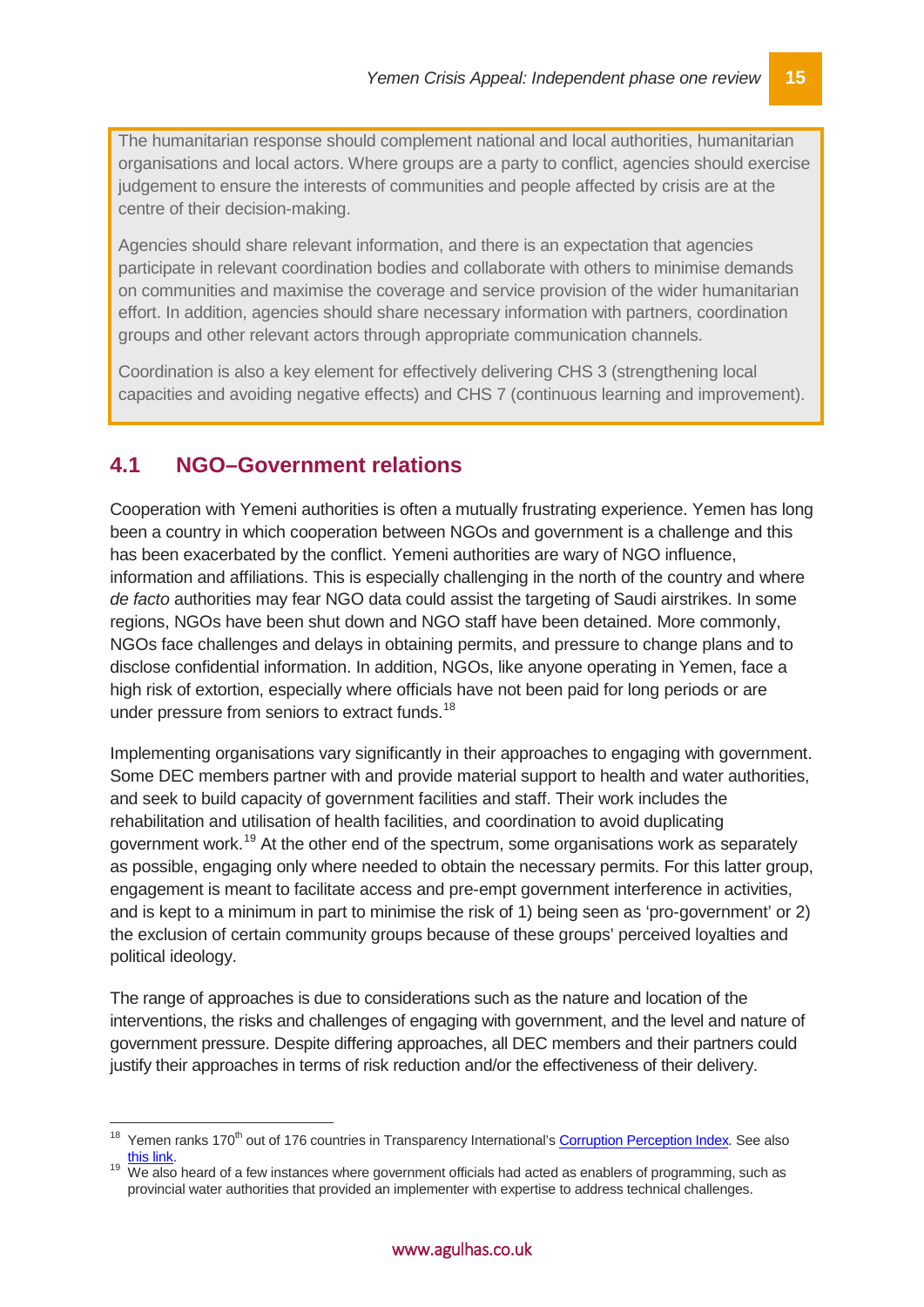In the context of potential negative side-effects, we asked the implementing organisations about the risk of their recruitments on government staffing tables. Most respondents did not see this as a risk, and argued that most government staff would consider the prospect of shortterm engagement with NGOs to be less attractive than long-term government employment, even if government salaries are not currently being paid. However, one organisation confirmed that, in parts of Yemen, the authorities themselves were pushing for government staff to be either recruited by NGOs or provided with incentives. As the crisis continues, such pressure may increase, and succumbing to such pressure may further erode government capacity.

Regardless of the level of engagement with government on programmatic and technical levels, all agencies must engage on an administrative level. This is a matter of staff security and safeguarding assets, as travelling without the correct permits can result in detention, extortion and/or confiscation of goods. In the north, obtaining the necessary permits is more challenging than in the south; however, similar challenges are faced across the country. These are the key issues:

- Permits for travel, movement of goods and people, and activities can take a long time and result in programme implementation delays.
- There may be pressure to fund government facilities even where implementing organisations assess that this may not give the best possible results in terms of reach and inclusiveness.
- There is a two-way tension in relation to accountability measures; for example, organisations worried that providing lists of aid recipients to the authorities could have implications for these people's safety, and authorities felt uncomfortable with an NGO central call centre and closed it down.
- There is a risk of extortion, such as pressure to invite unjustifiable per-diem-receiving governmental 'supervisors' onto field trips.

#### *Text box 15: Government pressure can be intense*

An implementing organisation faced such restrictions to the movements of its mobile health teams that it terminated its mobile clinics and moved to a combination of supporting government health facilities and community-based outreach activities.

As lessons learned, DEC members and their partners cited the following ways in which they had successfully engaged with Yemen's public authorities:

- Investing time and effort to find a person who is supportive and who has sufficient authority and influence. With rapid staff turnover in parts of government, this approach carries the risk of investing in short-lived relationships.
- Signing memoranda of understanding that shorten decision-making time and ensure that key parties are in agreement in advance.
- Mobilising local communities as a way of putting pressure on local authorities (see text box 16). This rights-claiming approach could be risky in an authoritarian environment and could contribute to authorities' wariness of NGOs.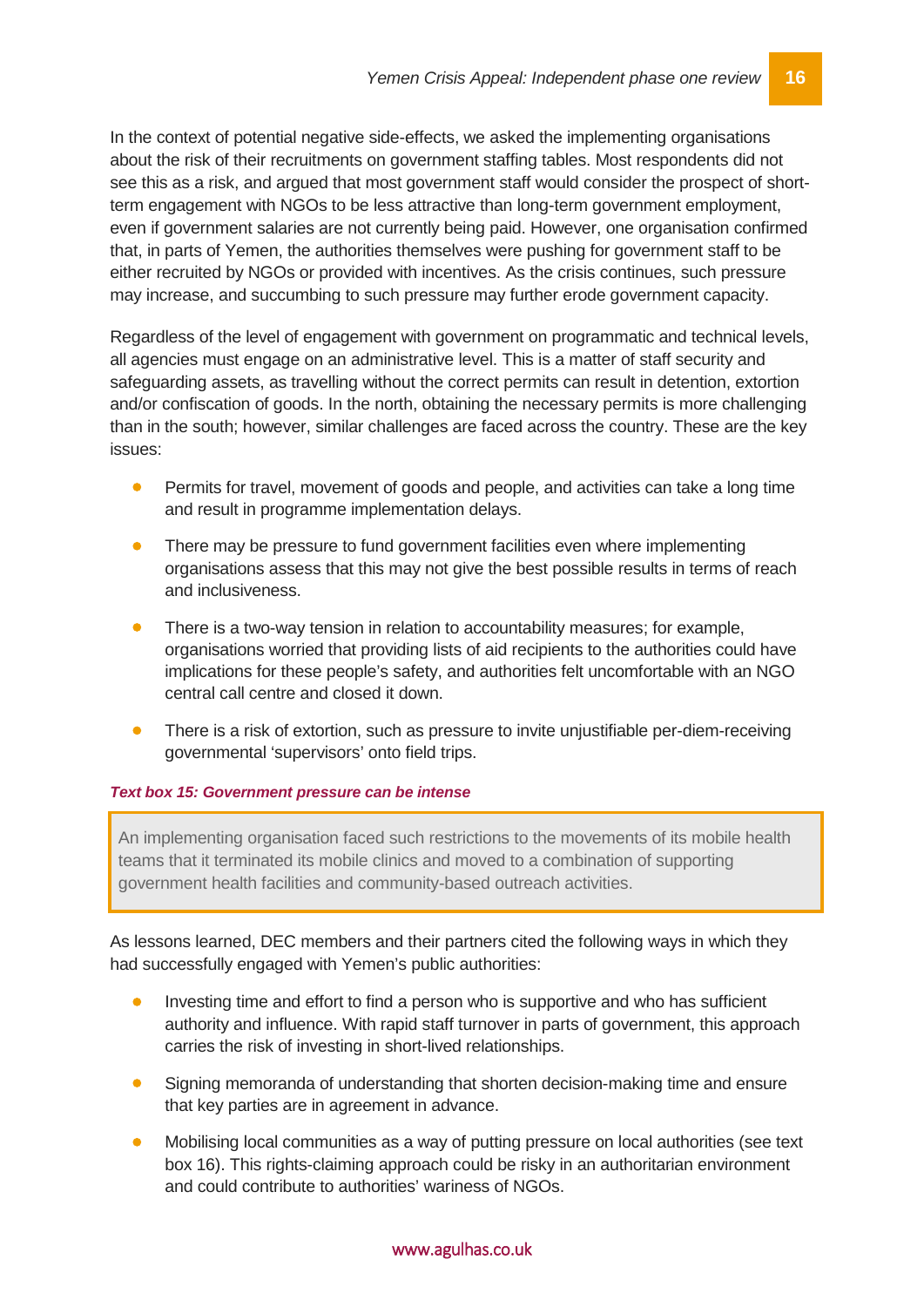#### *Text box 16: Sometimes, permit processes accelerate*

An implementing partner reported that, *"If the local authorities kick us out of a certain area we talk with the community and we ask local authorities to explain to the communities why this has happened. [This can work] because the authorities want to save their face. I am not bluffing, I have closed an office before. There had not been movement for six months and I sent a letter to the Governor saying that since we cannot access the communities we will get the money out of the governorate. The day after they said 'OK, you are allowed to move'."* (Interview with implementer.)

- Even though it may be time-consuming, engaging in frequent, open and honest communication with all the relevant officials and community leaders, as this avoids surprises and reduces the risk of refusal by the authorities. This is in line with our team's experience outside of this review, which suggests that authorities feel uncomfortable with NGOs appearing out of nowhere with full-fledged proposals and permit requests.
- Building the authorities' understanding of humanitarian principles, if the problems are caused by insufficient knowledge and understanding. This will only be potentially effective if the challenges are not caused by conflicting agendas.

#### *Learning points 4 and 5:*

- *LP4. Relations with Yemen's public authorities are challenging, but implementers have found several ways of engagement that both strengthen relations and expedite processes.*
- *LP5. In this context, the tight DEC planning deadlines, in a period in which both Yemen and the UK celebrated holidays, were unhelpful for organisations that proposed new interventions (rather than extensions), as they led to plans that had not been developed in close consultations with the authorities that ultimately needed to endorse them.*

*Image 4: A midwife vaccinates children. DEC funds health interventions in government clinics and non-governmental health facilities.* 

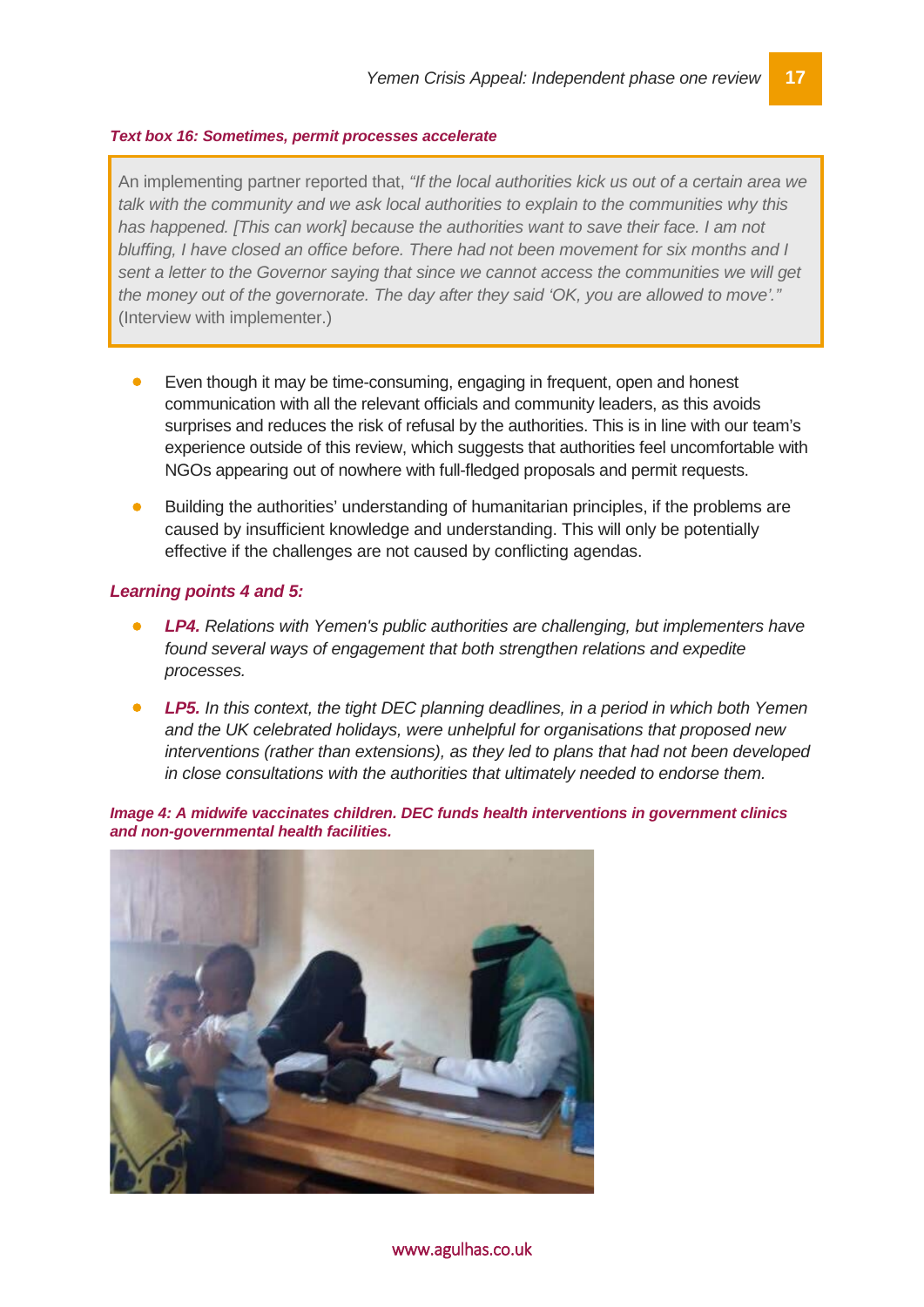## <span id="page-22-0"></span>**4.2 Coordination and cooperation among implementing agencies**

DEC members and their partners do not have a separate DEC-specific coordination mechanism. Instead, coordination takes place through other channels, and particularly through the national cluster groups. DEC members participate in and contribute to these cluster groups. While reviewing the cluster system was outside the scope of our work, DEC members reported that the groups work reasonably well at the national level. The DEC members and their partners were similarly positive about the coordination and facilitation role of OCHA and about the inter-cluster working group meetings that it leads.

Beneath the national level, the implementing organisations reported that coordination mechanisms were less effective. At these sub-national levels, organisations rely more on informal contacts between or among themselves and other stakeholders. Not all organisations actively seek out such contacts, but we did come across examples where governorate-level communication proved helpful, both to avoid overlapping efforts and to find ways forward when programme implementation or access is particularly challenging. One respondent (drawing on experience of many other humanitarian crises) offered an explanation, *"Sharing may be working well in Yemen because it is such a restrictive environment. It's usually like this: restricted environments push you*  to be closer to each other, to share and be supportive. In places with more access and more *donors, a more enabling environment, creates a more competitive attitude."*

We conclude that, in a difficult context,  $20$  the implementers maintain adequate and mutually beneficial relations with other organisations at national level. Coordination at regional level is less consistent.

# <span id="page-22-1"></span>**5. Engagement with crisis-affected people**

#### *Text box 17: The Core Humanitarian Standard*

**Commitment 4: Humanitarian response is based on communication, participation and feedback.** 

### <span id="page-22-2"></span>**5.1 Engagement in the assessment stage**

Engagement typically starts soon after organisations have made their initial geographical choices, to assess community-specific needs and opportunities. In most cases, these participatory assessments were not conducted exclusively for the DEC-funded interventions. Instead and appropriately, assessments inform the larger programmes that the DEC funding contributes to, or even inform programmes of multiple organisations, as part of the cluster coordination.

<span id="page-22-3"></span> <sup>20</sup> The challenges that coordination efforts face are illustrated by the INGO Forum and the INGO Safety Advisory Office, both of which were forced to leave Yemen and relocated to Amman.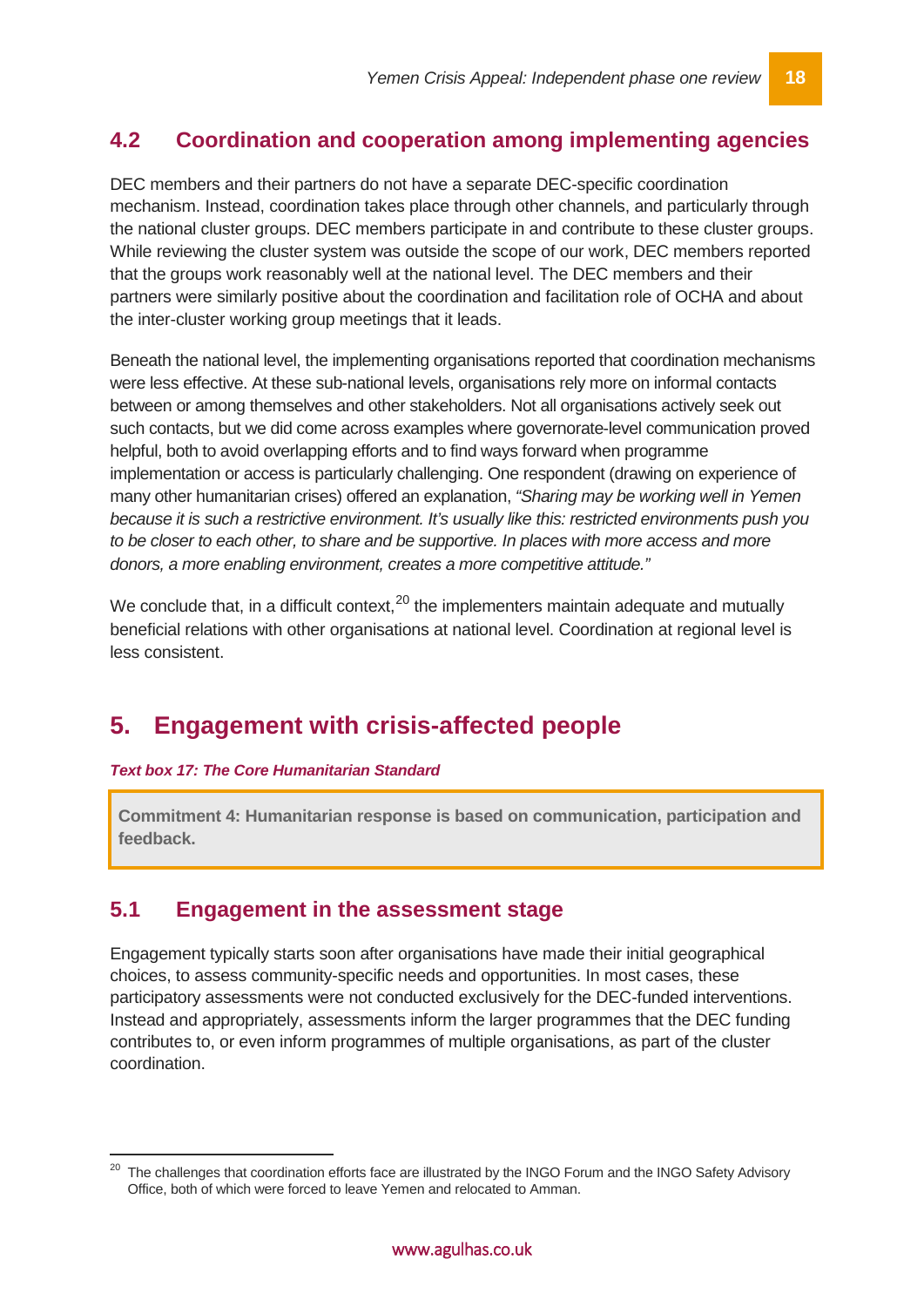The site-specific assessments where DEC-funded activities take place usually involve an appropriate level of community engagement. In many cases, organisations train – albeit often remotely – a group of community volunteers<sup>[21](#page-23-0)</sup> who then conduct the assessments with remote supervision from the implementing organisations. In other cases, local authorities or other local stakeholders conduct the needs assessments. Despite the disadvantages, this is the best available option in many parts of Yemen.

However, we do have two concerns.

- Assessments are often not of satisfactory quality. Only a few organisations have managed to double-check assessment results and, where this occurred, the double-checking identified significantly different findings.<sup>[22](#page-23-1)</sup> The Department for International Development's (DFID) Third Party Monitor ('Ta'zeez') confirmed that this problem is not specific to the DEC members and their partners. Ta'zeez has found that, in Yemen, many humanitarian organisations suffer from poor systems to collect data, and that the result is that data are often missing or illogical, not properly collated, or using parameters inconsistently.
- In several cases, 'assessments' were limited to single-person informal sense-checking exercises or engagement with the local government only, because of a (justified) concern that local authorities would not approve formal assessments. The reliance on anecdotal evidence is understandable in the north of the country in particular as there are often, quite simply, no alternatives. However, organisations should consider more rigorous approaches whenever this is possible, and should never be complacent about the high risks of informal sense-checking. These risks are twofold. First, in an insecure environment, informal and unapproved sense-checking poses a risk to the individual involved and to the wider operations of the organisation (at least in the north of the country). Second, the results are subject to bias (whether intended or not), from designated community members or government officials,<sup>[23](#page-23-2)</sup> without scope for triangulation.

These issues are not specific to the DEC implementers. Ta'zeez' verification studies also show that organisations do not always use objectively verifiable criteria to select beneficiaries. The shared conclusion is that, while "Those receiving aid are in need, it is not clear if they are always the *most* in need".

*Recommendation 4. Notwithstanding the challenging environment, implementers should do more to reduce assessment biases, missing and illogical data, and the inconsistent use of parameters and check lists.*

<span id="page-23-0"></span><sup>&</sup>lt;sup>21</sup> In Yemen and many other countries, these volunteers generally do get compensated for the work, in one form or other.<br><sup>22</sup> The variation could not be explained by differences in the methodology used.<br><sup>23</sup> Examples of the former are likely to be in favour of certain groups within communities. Examples we heard of the

<span id="page-23-1"></span>

<span id="page-23-2"></span>latter are typically at somewhat higher levels (e.g. related to a governor's district of origin). In both cases, pressure to prioritise relatives of counterparts is common.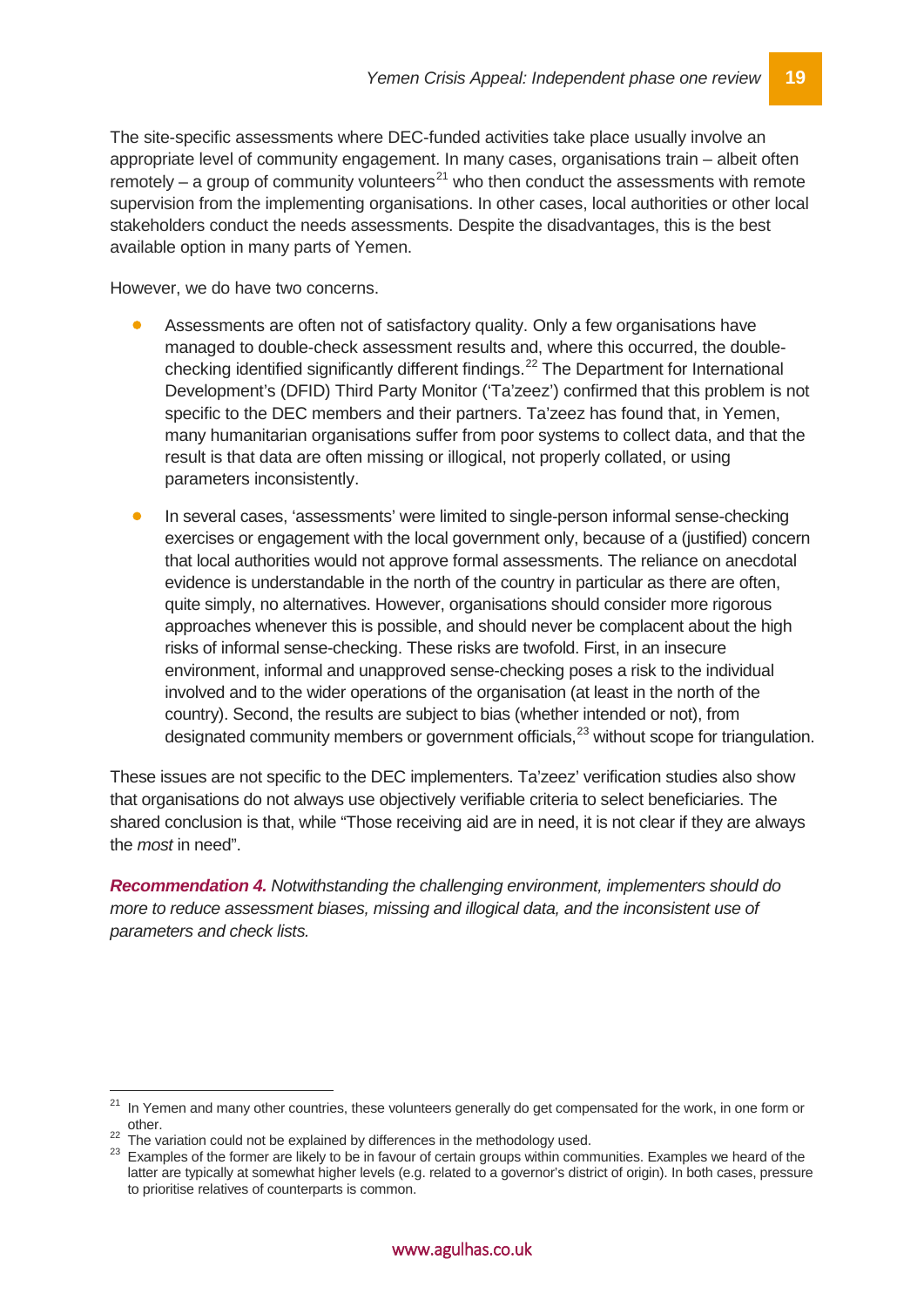### <span id="page-24-0"></span>**5.2 Engagement shapes programmes**

Across the DEC-funded portfolio, engagement with people affected by crisis comes in many forms.

For the purpose of identifying needs and target populations, assessing progress and identifying concerns and challenges, common forms of engagement are focus group discussions, feedback from community representatives (such as new or existing community committees and trained community volunteers), interactive local radio shows, dialogue with recipients at distribution points, monitoring visits, social media interaction and randomised phone calls to recipients. These and other forms of engagement tend to continue throughout the life cycle of the action.

#### *Text box 18: An example of participatory decision-making*

*"We invited women groups to select the most important hygiene items out of an array of possible items, to help decide which non-food items to distribute in a particular community."*  (Interview with implementer.)

Engagement also takes the shape of affected people taking responsibility for the distribution of relief goods and the (re)construction of home roofs, water systems and infrastructure. We also came across a few examples where people had contributed materially, in the form of a well to benefit displaced people, or a sheltered location for a mobile clinic to operate from.

This engagement shaped the micro-level design of the work. It helped to determine the locations from which the mobile clinics do their work, the time of day at which certain services are provided, the contents of food baskets and the nature of non-food items, among other things.

In a few cases, this community engagement also influenced some of the bigger decisions. Focus group discussions led one DEC member's partner to include support for noncommunicable diseases like diabetes and hypertension in its health services, for example, and two organisations exited from a water-trucking system and shifted to local pumping. $^{24}$  $^{24}$  $^{24}$ 

We conclude that crisis-affected communities and people have tangible influence in the design of the implementers' humanitarian response.

### <span id="page-24-1"></span>**5.3 Transparency and accountability**

#### *Text box 19: The Core Humanitarian Standard*

**Commitment 5: Complaints are welcomed and addressed.**

Transparency in humanitarian interventions is always important, and especially in contexts such as Yemen in which funding is small compared to need. Implementers regularly expressed

<span id="page-24-2"></span>This pumping is partly solar-powered (see image 3). This choice for solar power, like the shift to pumping, was a decision made on the basis of community feedback.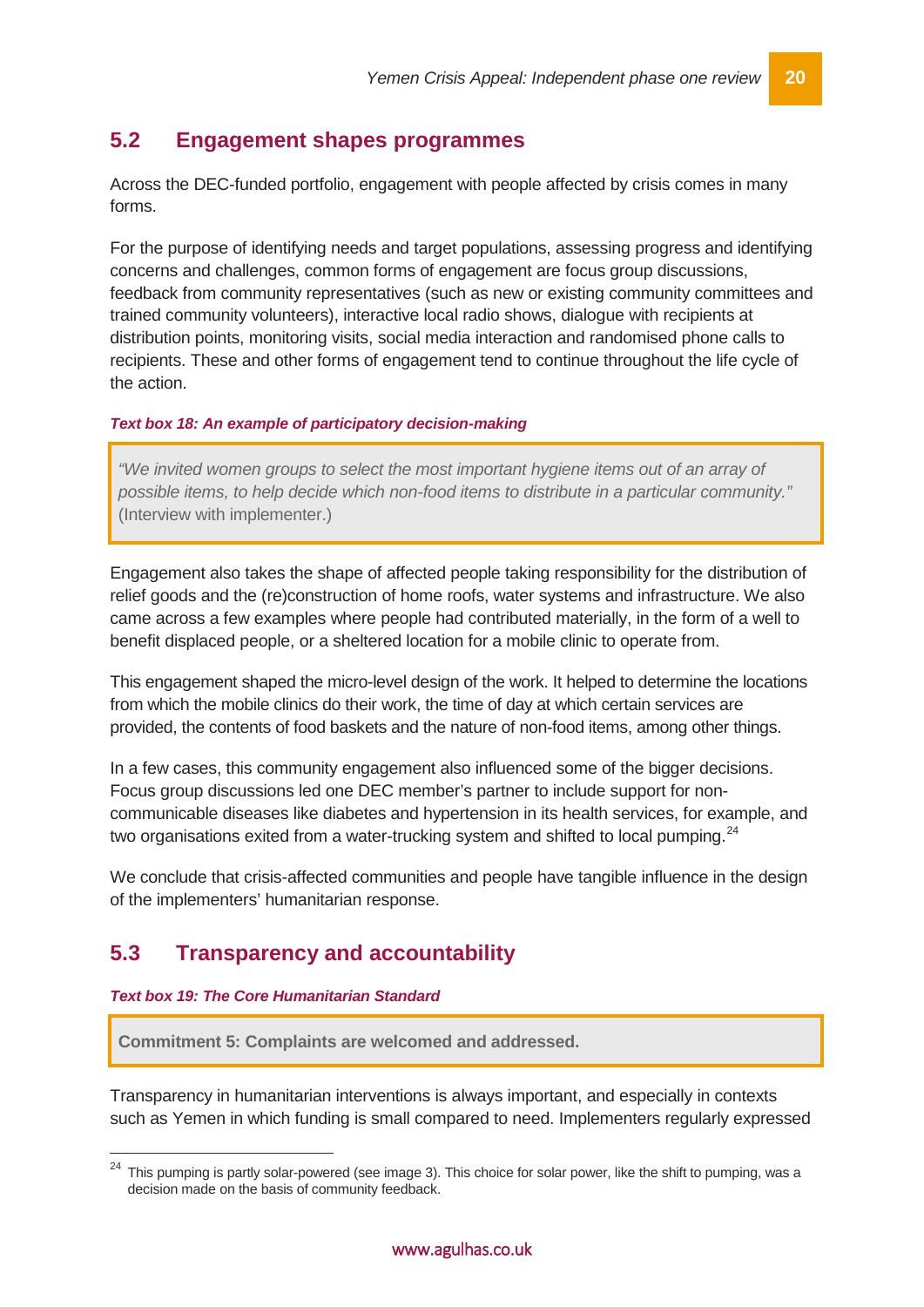their concern about the risk of community conflict over the perceived unfairness of the distribution of scarce resources.

The implementing organisations we interviewed are generally committed to transparency, and have thought about ways to reach some of the groups with particular challenges (e.g. people who are unable to leave their homes, illiterate people). They convey their messages about eligibility criteria, entitlements and the practical aspects of the support they provide in as simple a fashion as possible. To ensure these messages arrive and are absorbed, the organisations use multiple communication channels (e.g. volunteers, radio messages, posters).

Engagement sometimes, but not always, includes an adequate, standardised and well-communicated complaint process.<sup>[25](#page-25-1)</sup> Hotlines are common (though often used for requests rather than complaints),  $26$  as are complaint boxes and the option of channelling a complaint through a member of the community committee. Several organisations have multiple complaint channels to suit people with varied backgrounds, abilities and preferences.

These are positive findings; however, we also saw a few organisations that do not yet have a formalised complaint system, which merits this recommendation:

*Recommendation 4. The few implementers that do not yet have a strong complaint system in place should develop and implement such a system. This system should welcome and address complaints, and learn from them.*

# <span id="page-25-0"></span>**6. Remote management and monitoring**

In regions where it is safe to do so, the implementers' national and expatriate programme managers and M&E staff pay periodic monitoring visits, and DEC members' head office staff have plans to visit such regions to see the work done. In other regions, organisations rely on community members, local government officials and other grassroots partners. These people and institutions are typically trained by the implementing organisations, and sometimes by the DEC members as well. Often, such training happens remotely.

Where programme management and monitoring is done remotely, the implementers use a range of communication channels and techniques. This is appropriate in a context with limited and erratic connectivity. Managers told us that they supported the work of the local people and teams through the use of evaluation templates and workshops, ad hoc and scheduled phone calls, regular conversations with local authorities and community representatives, email exchanges, video conferences and webinars, WhatsApp and  $IMO<sup>27</sup>$  $IMO<sup>27</sup>$  $IMO<sup>27</sup>$  messages (also used for

<span id="page-25-1"></span><sup>&</sup>lt;sup>25</sup> We write this on the basis of interviews with NGO staff members. We have not seen any complaint mechanisms in action and note a Ta'zeez Independent Monitoring Report of 2015-16 programmes of two DEC implementers that both claimed that "They provide a variety of complaint mechanisms to targeted communities" found that there

<span id="page-25-2"></span>was "A relatively low awareness of complaint mechanisms" among the programmes' recipients.<br><sup>26</sup> The most common complaint is related to non-inclusion, and two organisations expressed concerns of system abuse, with people phoning just to see if they might stand a chance to get access to support without being

<span id="page-25-3"></span>particularly vulnerable. <sup>27</sup> IMO is similar to Skype.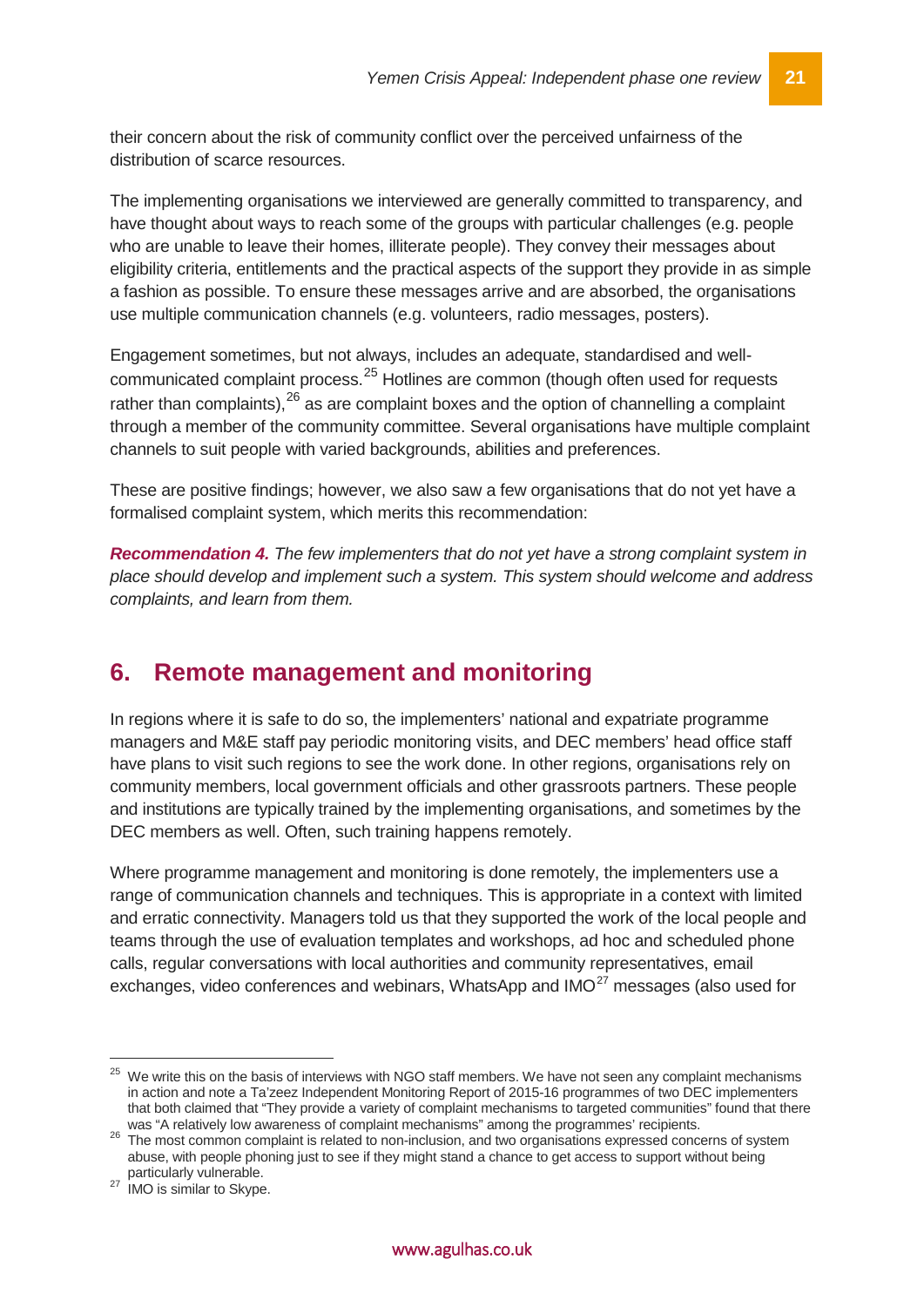photos) and monitoring checklists. Only one of the implementing organisations is also using third party monitoring (and finds this helpful).

We saw that the results were used for quality assurance and adaptive action, and for purposes of due diligence (for example, a confirmation that a water pump still works at the end of a onemonth trial period triggers a final payment to the supplier). We also saw that the results informed reports to authorities and the implementers' headquarters, and to the UK-based staff of DEC members and the DEC Secretariat. However, we have four concerns about the data that are collected and reported.

• There are risks related to: 1) data quality and 2) data transfer.

While the use of many different types of monitoring and management instruments is helpful in conditions in which connections between the implementer's offices and the grassroots are challenging, the resulting data are of variable quality and at risk of getting lost or distorted by transfer errors. This creates a picture that is partial and potentially flawed.

• There are: 3) data gaps and 4) data transfer inefficiencies.

These various methods provide insights that can usefully inform and facilitate remote management, but they do not combine into an efficient and systematic monitoring system. These issues are common throughout the humanitarian sector in Yemen (but there is also good practice – see text box 20 for an example).

Each of these four concerns gains weight when considering the full reporting chain for DEC funding, which includes the international headquarters of the implementing partner (where applicable), the UK office of the DEC member, and the DEC itself.

In such a context, open source assessment and monitoring applications (e.g. [Kobo Toolbox,](http://www.kobotoolbox.org/) [Open Data Kit\)](https://opendatakit.org/) are potentially powerful tools. Several implementers are using such applications, and they could help the other implementers explore the possibilities. They are easy to adopt and doing so is relatively cheap. Such applications significantly speed up data transfer and reduce the scope for data transfer errors. They also allow for GPS digital photography and timestamps, and have a number of other advantages.

Other DEC members and partners are not yet using such applications. One argument against their use is that they require the use of tablets or smartphones, and on a few occasions staff members have found that using these posed a risk (e.g. being held at a check point, being interrogated by local leaders). In such conditions, we can understand that organisations are selective in their use of such applications. However, some organisations have not yet considered the options at all, even though these security risks are not a country-wide problem. These organisations could strengthen their remote management and monitoring systems by assessing where they could and could not use electronic monitoring applications.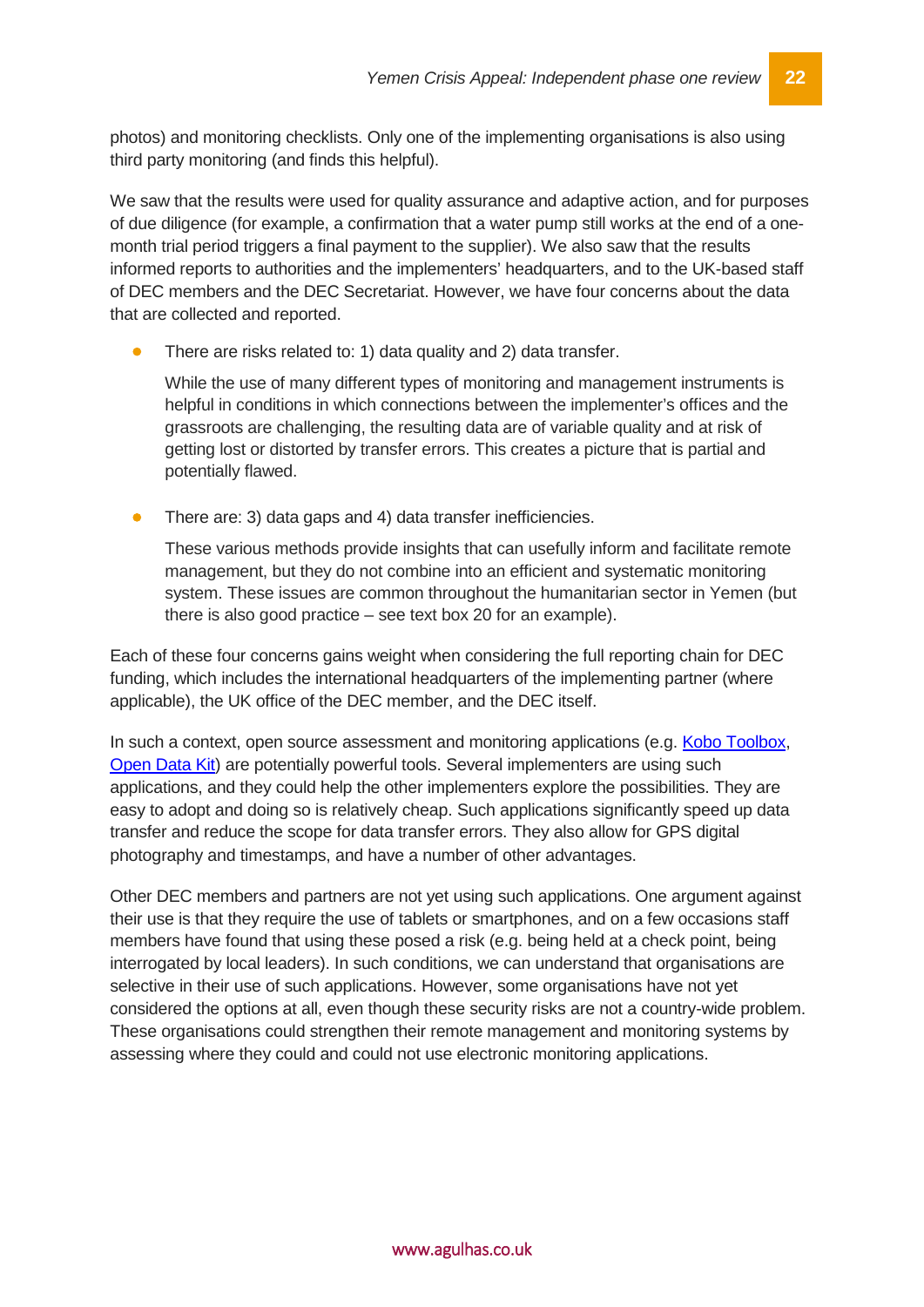#### *Text box 20: Real-time tools give real-time insights*

Close but undemanding monitoring of the implementation process is relatively easy for DEC members that partnered with implementers that use online electronic monitoring applications.

An implementing organisation that works in a region in which the use of tablets does not pose security challenges uses [Kobo](http://www.kobotoolbox.org/) for its daily reporting. Its UK partner, Age International, has access to these reports. When we (two members of the review team) visited their UK offices, we could discuss these mobile clinics' reports of the previous weeks. When we noticed a dip in one of the clinic's patients' count, the Age International technical advisor could explain that an explosion in a local police station had led to roadblocks, which had forced the clinic to return to town.

*Recommendation 4. Implementers should use real-time electronic assessment and monitoring applications, where it is safe and useful to do so, to strengthen the quality, efficiency and timeliness of their monitoring. Several implementers are using such applications already, and they could help the other implementers explore the possibilities.*

# <span id="page-27-0"></span>**7. Learning**

#### *Text box 21: The Core Humanitarian Standard*

**Commitment 7: Humanitarian actors continuously learn and improve.**

Implementers provided us with multiple examples of learning from experience. Most of these examples were of internal, practical, iterative learning. They were inspired by observations made through their monitoring and engagement efforts, and related to things such as the content of food baskets, the most effective way to utilise community health volunteers and new ways of supporting government facilities.

Other examples related to various types of cross-organisational learning. Specifically:

- Cross-learning between the DEC member and its implementing partner (e.g. technical support to develop an adequate complaint system).
- Cross-learning between implementing partners and other organisations in Yemen (e.g. inspired by another organisation, one of the implementers is considering a 'cash-forhealth' intervention to enable people with costly diseases to purchase their medication).
- Contributions from implementing partners to the wider humanitarian discussions (e.g. cluster contributions about transfer sizes) and reports (e.g. contributions to the HNO).

We found no evidence of any DEC member or partner taking an isolationist approach to humanitarian support, and reasonably strong evidence that at least some of the organisations are using contemporary and potentially cost-effective technical solutions (see text box 22).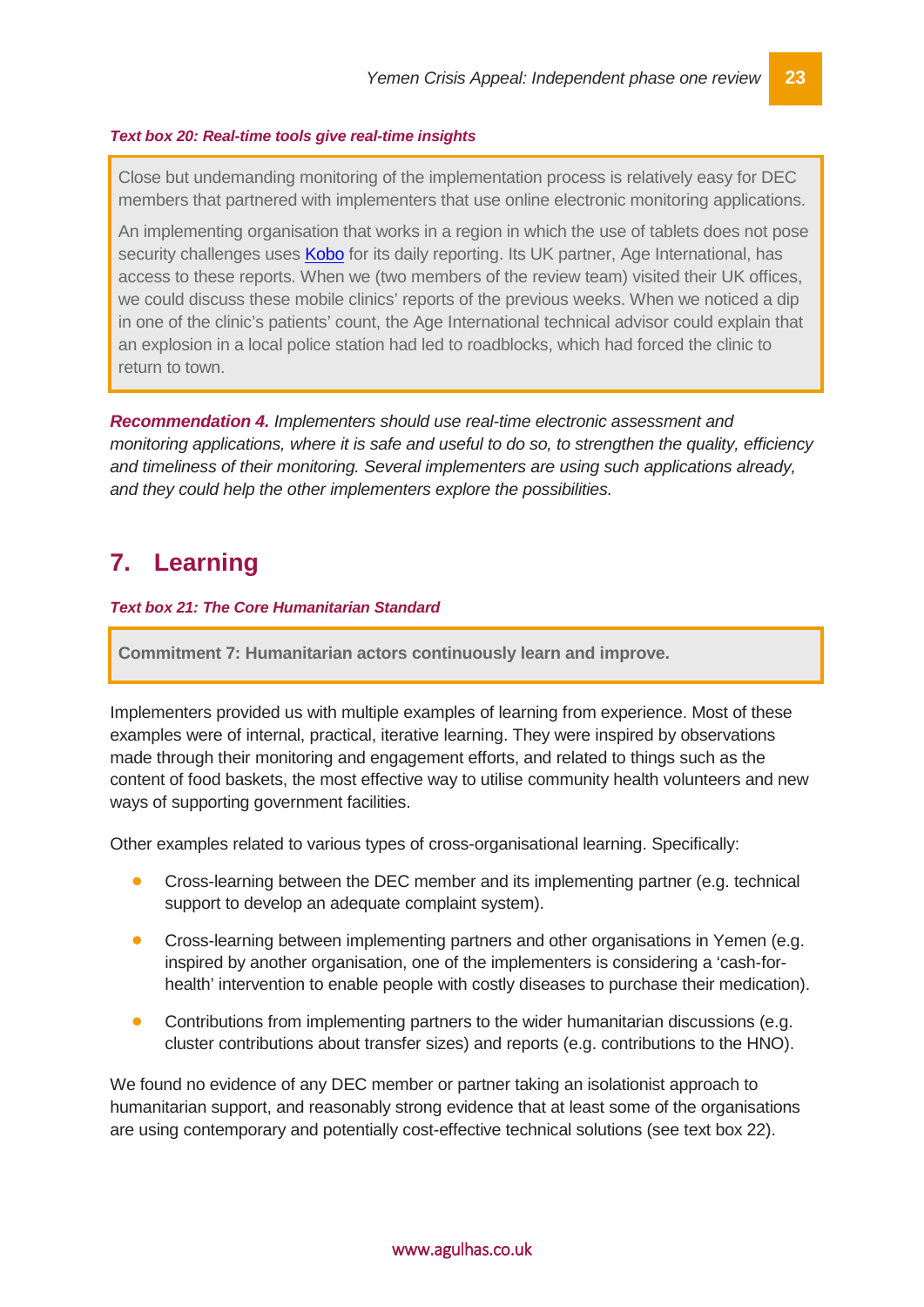#### *Text box 22: The use of contemporary technical solutions*

Piles of paper, fuel-based equipment and food queues are no longer the norm within the worldwide humanitarian sector. The more technologically-savvy humanitarian stakeholders have replaced these with electronic data systems, solar-powered machinery and cash transfer systems that use SIM cards, biometrics, and other reliable and person-specific technological solutions.

Several of the DEC implementing organisations are using state-of-the-art technical solutions. We did not look at the costs of these solutions but note that many of today's technical solutions are cost-effective, reliable and durable.

## <span id="page-28-0"></span>**8. Recommendations and learning points**

In this review, we found many positives in the programmes that the DEC funding contributes to. While it is too early to confirm the impact of the work funded by the DEC, we do confirm that people are using the products and services provided by DEC members and their partners. These products and services are provided in sectors that OCHA has confirmed as priority sectors, to people with clear and pressing needs. They are provided in the spirit of the phase one plans of DEC member agencies. While the actual activities often change, the larger objectives of these original plans are still appropriate and seem achievable, if sometimes possibly only in a somewhat extended timeframe.

We also found a few areas that could be strengthened in the second phase, and this report makes six recommendations. These are portfolio recommendations and may not all apply to each of the DEC members and implementing organisations.

- **Recommendation 1.** The causes and extent of delays against plans in the first phase should inform planning for the second phase of the DEC Yemen crisis response.
- **Recommendations 2 and 4:**
	- o **Rec 2.** As community committees are not free from deeply entrenched notions of inequality, their needs assessments should be triangulated wherever this is feasible.
	- o **Rec 4.** Notwithstanding the challenging environment, implementers should do more to reduce assessment bias, missing and illogical data, and the inconsistent use of parameters and check lists.
- **Recommendation 3.** Support to Muhamasheen and people living in servitude should at least reflect their proportion in the total community. In conditions of extreme discrimination and engrained self-stigmatisation, this requires deliberate, careful and persistent targeting.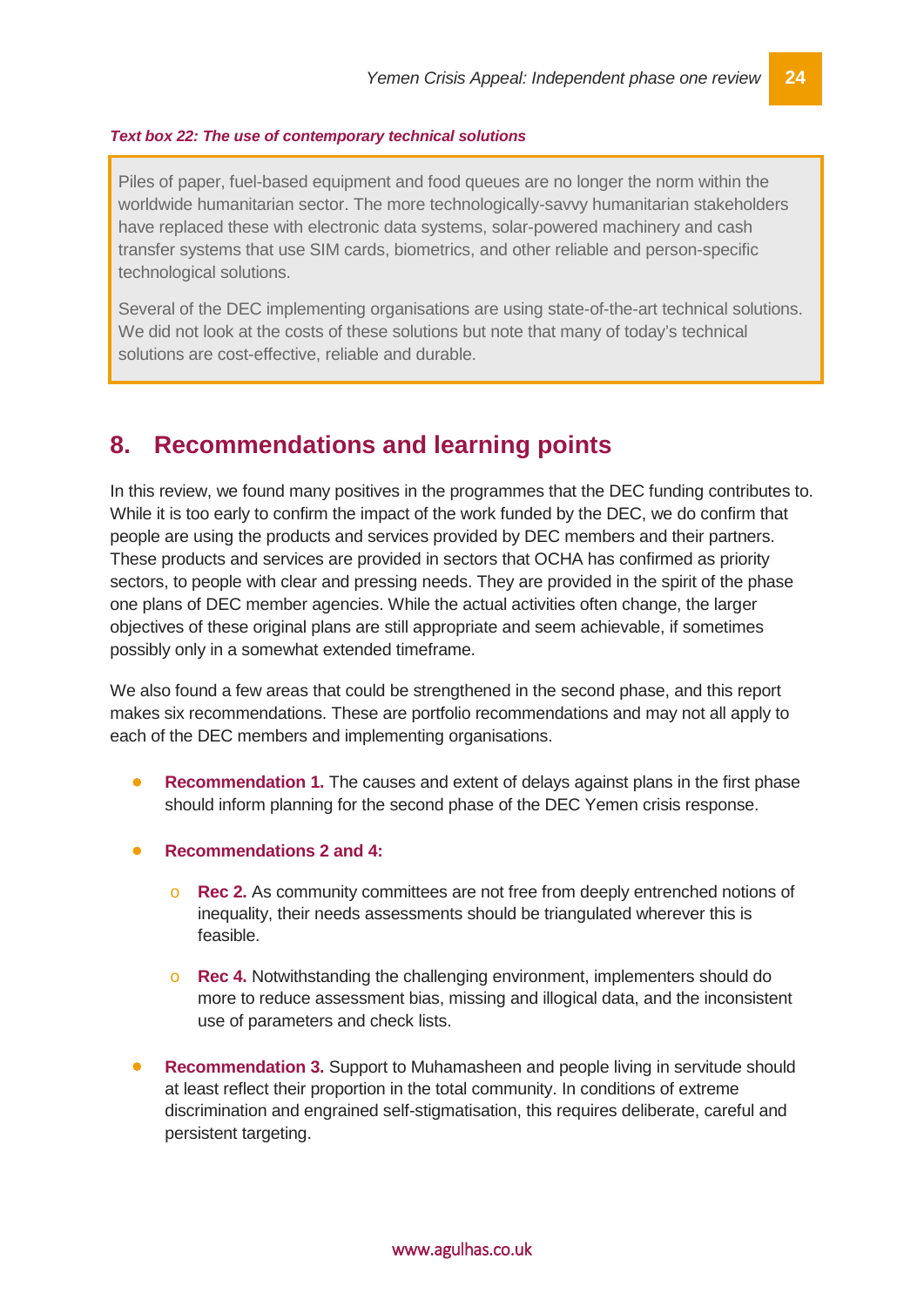- **Recommendation 5.** The few implementers that do not yet have a strong complaint system in place should develop and implement such a system. This system should welcome and address complaints, and learn from them.
- **Recommendation 6.** Implementers should use real-time electronic assessment and monitoring applications where it is safe and useful to do so, to strengthen the quality, efficiency and timeliness of their monitoring. Several implementers are using such applications already, and they could help the other implementers explore the possibilities.

In addition, this report presents five learning points:

- **Learning point 1.** Measures to ensure staff well-being vary across the implementers, and there are opportunities for cross-learning.
- **Learning point 2.** Where access was difficult but successful, where needs are large and diverse, and where no other humanitarian actors operate, the provision of a range of services may be more appropriate than a high-quality provision of a single service.
- **Learning point 3.** Even in Yemen's challenging conditions and urgent needs, some implementers identified opportunities to build resilience and the capacity of communities to withstand future crises.
- **Learning points 4 and 5:**
	- o **LP4.** Relations with Yemen's public authorities are challenging, but implementers have found several ways of engagement that strengthen relations and that expedite processes.
	- o **LP5.** In this context, the tight DEC planning deadlines, in a period in which both Yemen and the UK celebrated holidays, were unhelpful for organisations that proposed new interventions (rather than extensions), as they led to plans that had not been developed in close consultations with the authorities that ultimately needed to endorse them.

End of report.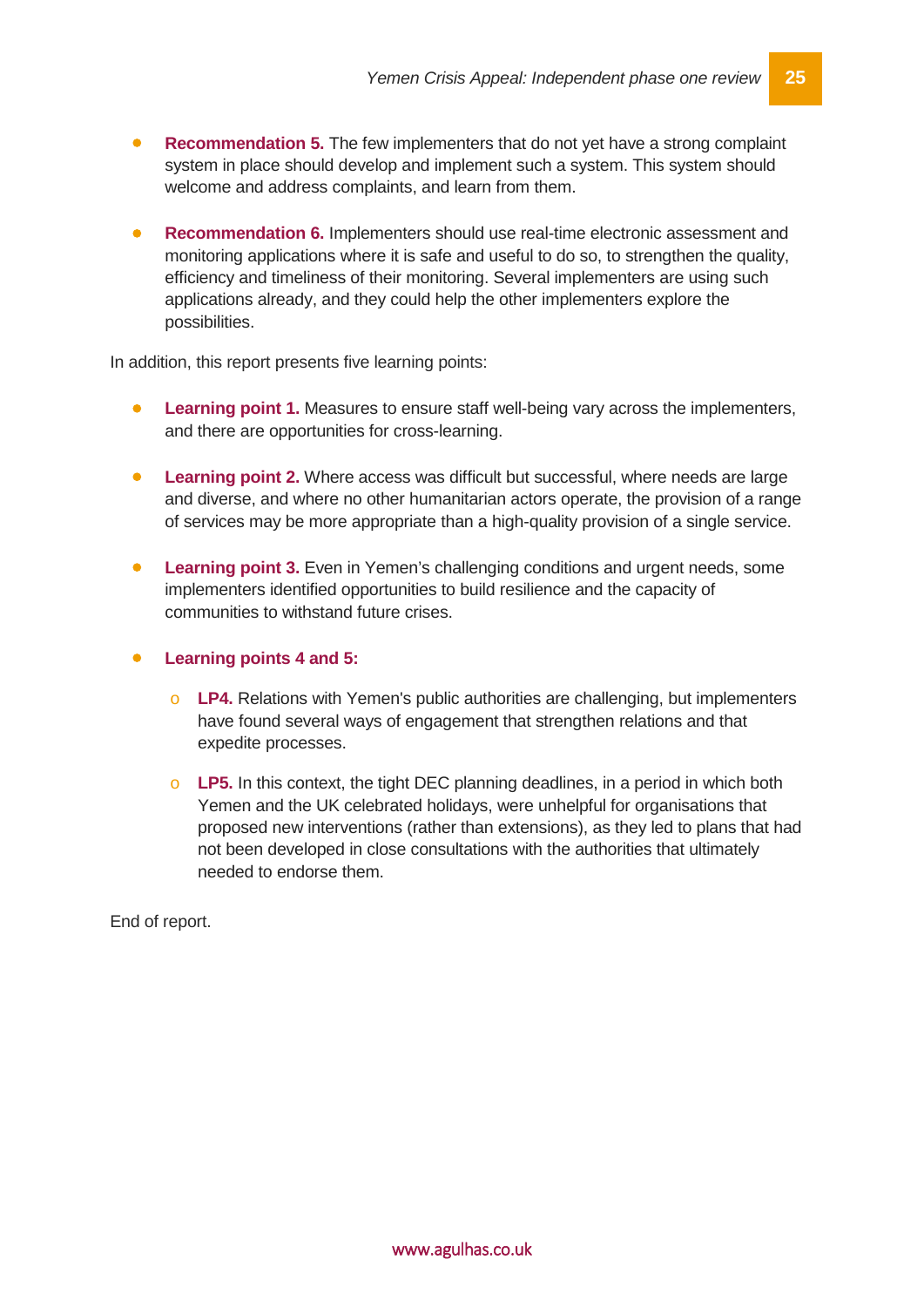# <span id="page-30-0"></span>**Annex 1: Methodology**

This review started with inception meetings in Sana'a and London, and ended with meetings to present and discuss our tentative findings, again in Sana'a and London. In between these meetings we followed six data gathering stages, with each stage informed by all previous stages. In sequence:

- 1. A review of documentation provided by the DEC.
- 2. Interviews with DEC members in the UK and the regional hub in Jordan.
- 3. Interviews with implementing organisations in their Yemen country offices.
- 4. Interviews with implementing partners in field offices in the north and south of Yemen (though we did not travel to the north and interviewed the team from Al Jouf when they visited Sana'a instead).
- 5. Field visits and conversations with people affected by the Yemen crisis (aid recipients and others, in Al Madaribah Wa Al Arah in Lahij governorate and Khur Maksar in Aden governorate; selection made on the basis of opportunities rather than any type of sampling).
- 6. UK and Yemen head office interviews to triangulate findings.

As the DEC Yemen Crisis Appeal programmes were only designed in or after December 2016, programmes had often not yet started or were in very early stages of implementation. As this only allowed us to look at the early phases of the programme cycle, we often used comparable but non-DEC work that implementing agencies had done in recent times as proxy programmes.

In our analytical stage, we focused on themes that had relevance for the wider portfolio only, rather than on issues that were specific to individual organisations. In our reporting, we respected wishes not to be named as, in Yemen, explicit affiliation with the UK may cause operational challenges or even security concerns.

Key limitations were:

- This review is based on documents, conversations and observations during field observations. This meant that we could assess formal policies, processes and approaches, but could not often confirm their actual performance.
- Even after our assurances of confidentiality, respondents, especially in the north, did not always feel at liberty to share their insights.
- Our site selection was constrained by security and logistical considerations. We do not know to what extent this may have biased our observations.

For a more complete methodological overview, please request our Inception Report from Ms Katy Bobin at the DEC [\(KBobin@dec.org.uk\)](mailto:KBobin@dec.org.uk).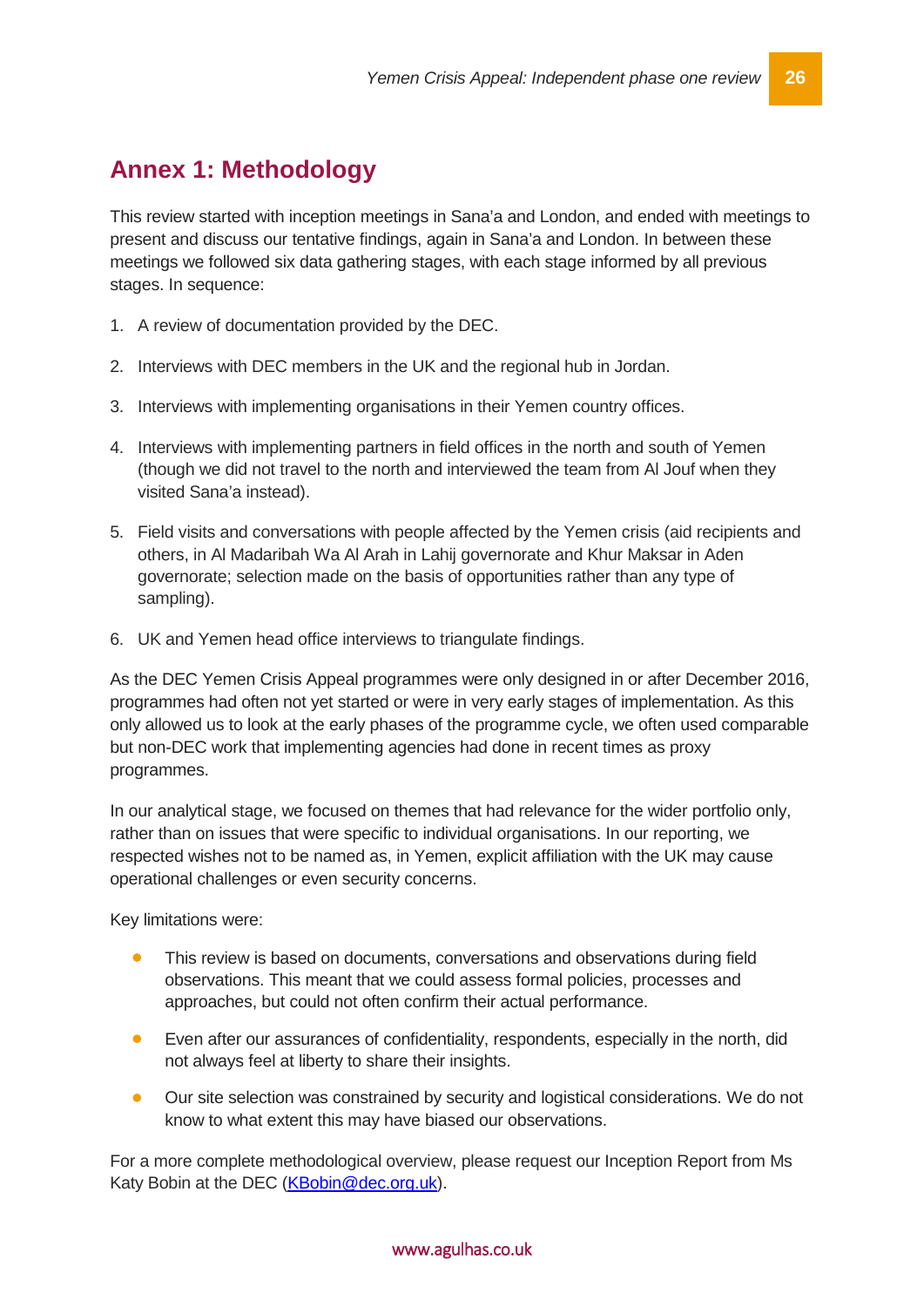# <span id="page-31-0"></span>**Annex 2: Questions asked in the Terms of Reference**

Note that the traffic lights are in relation to the weight of the evidence, not in relation to the level of performance.

| <b>Questions from the Terms of Reference</b> |                                                                                                                                                                                                                                                                                                                                                       | <b>Recommendations</b><br>and learning points | <b>Weight of</b><br>evidence |
|----------------------------------------------|-------------------------------------------------------------------------------------------------------------------------------------------------------------------------------------------------------------------------------------------------------------------------------------------------------------------------------------------------------|-----------------------------------------------|------------------------------|
|                                              | 1. Relevance and appropriateness                                                                                                                                                                                                                                                                                                                      |                                               |                              |
|                                              | 1.1. How relevant are DEC members' programmes<br>in terms of the response modalities employed?                                                                                                                                                                                                                                                        | LP2 and 3                                     |                              |
|                                              | 1.2. To what extent are programmes guided by the<br>assessment of needs and evident gaps?                                                                                                                                                                                                                                                             | Rec 2 and 4                                   |                              |
|                                              | 1.3. How appropriate are the interventions in<br>meeting the needs of the affected population?                                                                                                                                                                                                                                                        | LP <sub>2</sub>                               |                              |
|                                              | 1.4. How effective are DEC members in accessing<br>marginalised and vulnerable groups and<br>overcoming geographical and security/access<br>constraints?                                                                                                                                                                                              | Rec 1, 2 and 3                                |                              |
|                                              | 2. Operational management and coordination                                                                                                                                                                                                                                                                                                            |                                               |                              |
|                                              | 2.1. How do DEC members ensure the safety and<br>security of their beneficiaries and staff in<br>implementing programmes?                                                                                                                                                                                                                             | LP <sub>1</sub>                               |                              |
|                                              | 2.2. In areas where access is limited, how effective<br>is remote management and remote monitoring<br>systems in ensuring the effective and safe<br>delivery of aid? How are associated risks<br>mitigated? If relevant, how are members<br>implementing through partners?                                                                            | Rec 2, 4 and 6                                |                              |
|                                              | 2.3. To what extent are DEC members maximising<br>coordination with different stakeholders<br>including implementing partners, local actors,<br>civil society and local authorities, humanitarian<br>and development actors and new actors e.g.<br>private sector, civil protection? What are the<br>challenges and how are these being<br>addressed? | LP4 and 5                                     |                              |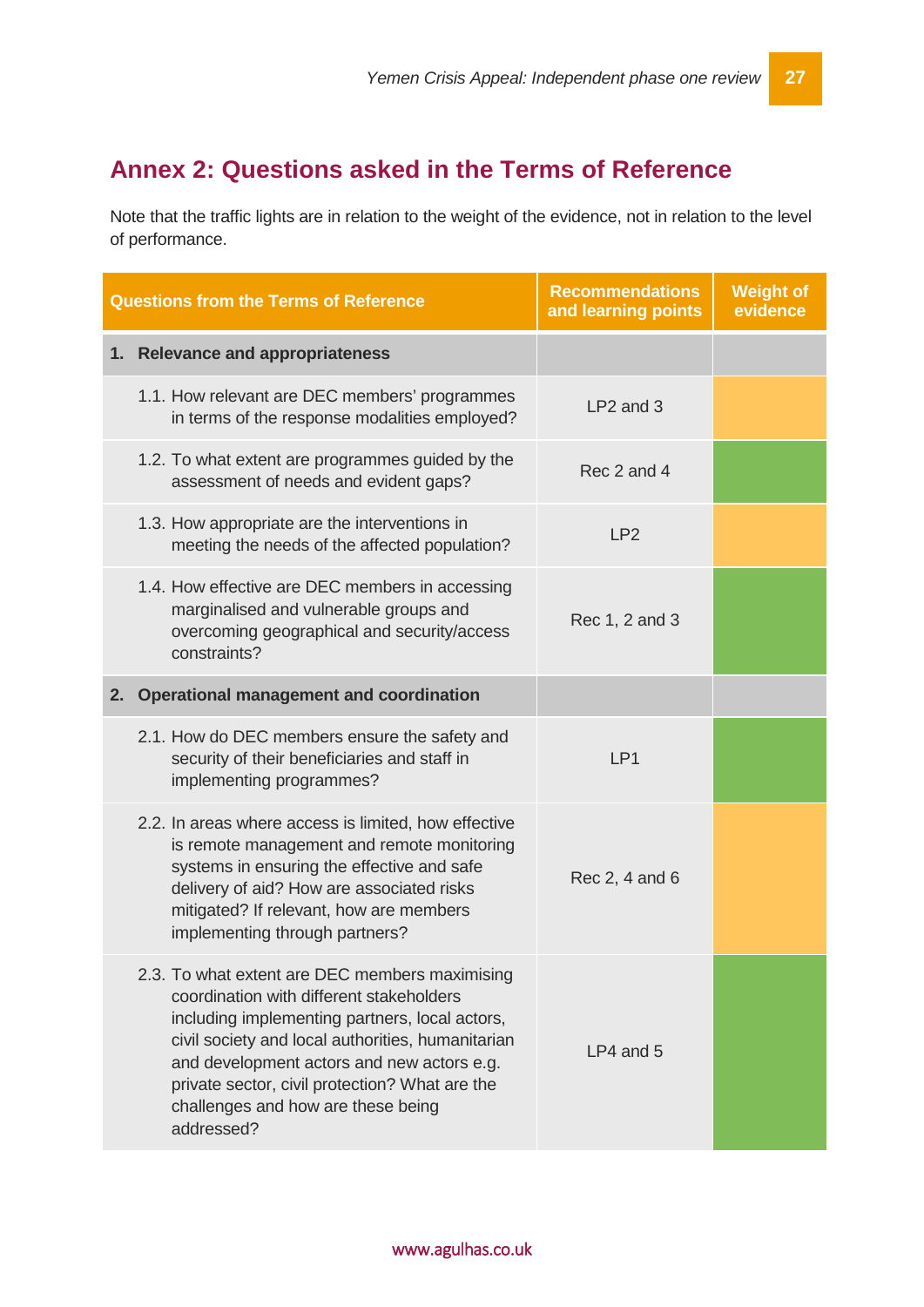| <b>Questions from the Terms of Reference</b> |                                                                                                                                                   | <b>Recommendations</b><br>and learning points | <b>Weight of</b><br>evidence |
|----------------------------------------------|---------------------------------------------------------------------------------------------------------------------------------------------------|-----------------------------------------------|------------------------------|
|                                              | 3. Community engagement                                                                                                                           |                                               |                              |
|                                              | 3.1. To what extent are members able to adhere to<br>the Core Humanitarian Standard and key<br>humanitarian principles?                           | All                                           |                              |
|                                              | 3.2. To what extent are the views of crisis-affected<br>people, including women, sought and used to<br>guide programme design and implementation? | Rec 2 and 5                                   |                              |
|                                              | 3.3. What mechanisms exist and are being used for<br>prompt detection and mitigation of unintended<br>negative effects?                           | Rec 5 and 6                                   |                              |
|                                              | 3.4. What are some noteworthy approaches to<br>community engagement in this context?                                                              |                                               |                              |